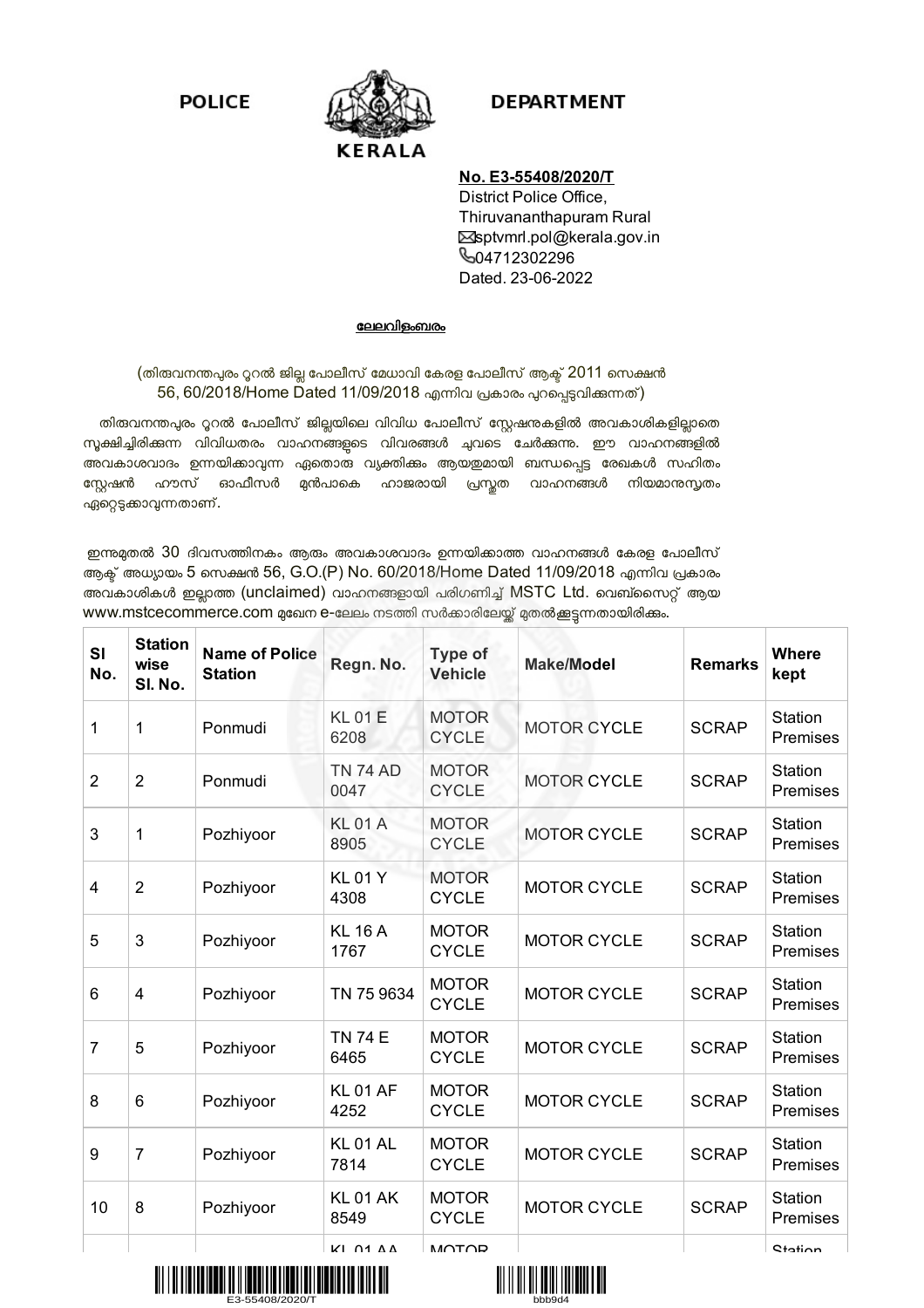| 11 | $9\,$          | Pozhiyoor     | N L U L M<br>8316                | <b>NU LUIVI</b><br><b>CYCLE</b> | <b>MOTOR CYCLE</b> | <b>SCRAP</b> | <b>JIAUUII</b><br>Premises |
|----|----------------|---------------|----------------------------------|---------------------------------|--------------------|--------------|----------------------------|
| 12 | 10             | Pozhiyoor     | <b>KL 02 N</b><br>4621           | <b>MOTOR</b><br><b>CYCLE</b>    | <b>MOTOR CYCLE</b> | <b>SCRAP</b> | Station<br>Premises        |
| 13 | 11             | Pozhiyoor     | <b>KL 01 AE</b><br>6109          | <b>MOTOR</b><br><b>CYCLE</b>    | <b>MOTOR CYCLE</b> | <b>SCRAP</b> | Station<br>Premises        |
| 14 | 12             | Pozhiyoor     | <b>KL01W</b><br>6140             | <b>AUTO</b>                     | <b>AUTO</b>        | <b>SCRAP</b> | Station<br>Premises        |
| 15 | 13             | Pozhiyoor     | <b>TN 74 A</b><br>1998<br>(FAKE) | <b>MOTOR</b><br><b>CYCLE</b>    | YAMAHA FZ          | <b>SCRAP</b> | Station<br>Premises        |
| 16 | 14             | Pozhiyoor     | <b>TN 74 X</b><br>6523<br>(FAKE) | <b>MOTOR</b><br><b>CYCLE</b>    | <b>SHOGUN</b>      | <b>SCRAP</b> | Station<br>Premises        |
| 17 | 15             | Pozhiyoor     | <b>TN 74 X</b><br>1672<br>(FAKE) | <b>MOTOR</b><br><b>CYCLE</b>    | <b>SHOGUN</b>      | <b>SCRAP</b> | Station<br>Premises        |
| 18 | 16             | Pozhiyoor     | TN 69 C<br>9832<br>(FAKE)        | <b>MOTOR</b><br><b>CYCLE</b>    | <b>SHOGUN</b>      | <b>SCRAP</b> | Station<br>Premises        |
| 19 | 1              | Palode        | <b>KL01T</b><br>0701             | <b>MOTOR</b><br><b>CYCLE</b>    | <b>MOTOR CYCLE</b> | <b>SCRAP</b> | Station<br>Premises        |
| 20 | $\overline{2}$ | Palode        | KL 03 3947                       | <b>SCOOTER</b>                  | <b>ACTIVA</b>      | <b>SCRAP</b> | Station<br>Premises        |
| 21 | 3              | Palode        | <b>KL01A</b><br>3597             | <b>MOTOR</b><br><b>CYCLE</b>    | <b>MOTOR CYCLE</b> | <b>SCRAP</b> | Station<br>Premises        |
| 22 | 4              | Palode        | <b>KL 05 W</b><br>9170           | <b>MOTOR</b><br>CAR             | <b>MOTOR CAR</b>   | <b>SCRAP</b> | Station<br>Premises        |
| 23 | 5              | Palode        | <b>KL 24 D</b><br>7877           | <b>AUTO</b>                     | <b>AUTO</b>        | <b>SCRAP</b> | Station<br>Premises        |
| 24 | 6              | Palode        | KL 21 5566                       | <b>MOTOR</b><br><b>CYCLE</b>    | <b>MOTOR CYCLE</b> | <b>SCRAP</b> | Station<br>Premises        |
| 25 | $\overline{7}$ | Palode        | <b>KL 04 W</b><br>9977           | <b>MOTOR</b><br><b>CYCLE</b>    | <b>MOTOR CYCLE</b> | <b>SCRAP</b> | Station<br>Premises        |
| 26 | 8              | Palode        | <b>KL 21 L</b><br>2788           | <b>MOTOR</b><br><b>CYCLE</b>    | <b>MOTOR CYCLE</b> | <b>SCRAP</b> | Station<br>Premises        |
| 27 | 9              | Palode        | <b>KL 12 A</b><br>9485           | <b>MOTOR</b><br><b>CYCLE</b>    | <b>MOTOR CYCLE</b> | <b>SCRAP</b> | Station<br>Premises        |
| 28 | 10             | Palode        | <b>KL01M</b><br>2101             | <b>MOTOR</b><br><b>CYCLE</b>    | <b>MOTOR CYCLE</b> | <b>SCRAP</b> | Station<br>Premises        |
| 29 | 11             | Palode        | <b>KL01S</b><br>5325             | <b>MOTOR</b><br><b>CYCLE</b>    | <b>MOTOR CYCLE</b> | <b>SCRAP</b> | Station<br>Premises        |
| 30 | 12             | Palode        | <b>KL01AB</b><br>8378            | <b>MOTOR</b><br><b>CYCLE</b>    | <b>MOTOR CYCLE</b> | <b>SCRAP</b> | Station<br>Premises        |
| 31 | 13             | Palode        | KL 16 3790                       | <b>MOTOR</b><br><b>CYCLE</b>    | <b>MOTOR CYCLE</b> | <b>SCRAP</b> | Station<br>Premises        |
| っつ | 11             | <b>Daloda</b> | <b>KL 16 C</b>                   | <b>MOTOR</b>                    | MOTOR CVCLE        | <b>CODAD</b> | Station                    |



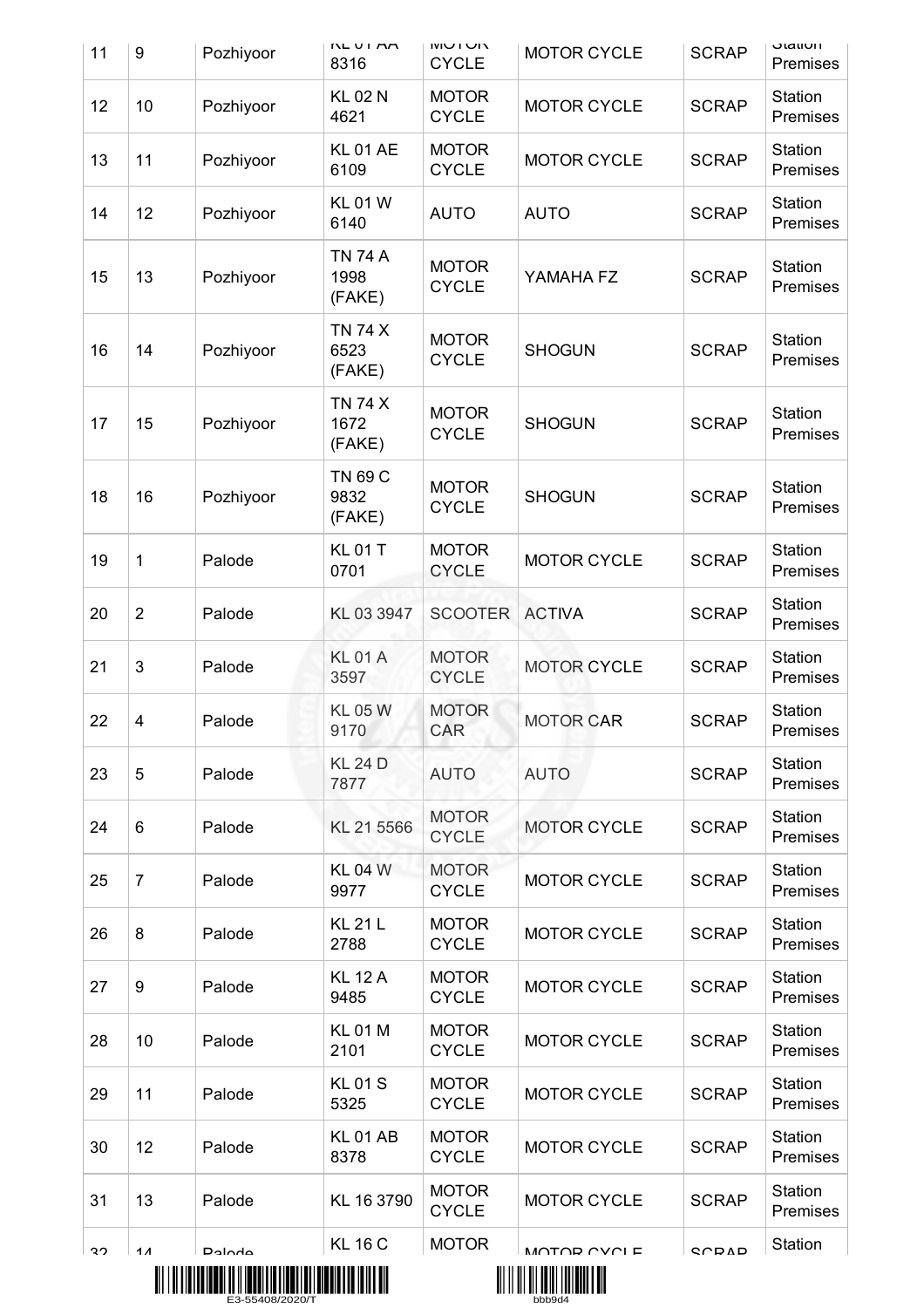| ےں | $1 +$ | <b>L</b> along | 4059                   | <b>CYCLE</b>                 | <b>IVIUI UN U I ULL</b>           | UUNAF        | Premises                   |
|----|-------|----------------|------------------------|------------------------------|-----------------------------------|--------------|----------------------------|
| 33 | 15    | Palode         | <b>KL01F</b><br>9341   | <b>MOTOR</b><br><b>CYCLE</b> | <b>MOTOR CYCLE</b>                | <b>SCRAP</b> | Station<br>Premises        |
| 34 | 16    | Palode         | KL 22 0416             | <b>MOTOR</b><br><b>CYCLE</b> | <b>MOTOR CYCLE</b>                | <b>SCRAP</b> | Station<br>Premises        |
| 35 | 17    | Palode         | KL01 AJ<br>3292        | <b>MOTOR</b><br><b>CYCLE</b> | <b>MOTOR CYCLE</b>                | <b>SCRAP</b> | Station<br>Premises        |
| 36 | 18    | Palode         | <b>KL02J</b><br>3370   | <b>MOTOR</b><br><b>CYCLE</b> | <b>MOTOR CYCLE</b>                | <b>SCRAP</b> | Station<br>Premises        |
| 37 | 19    | Palode         | <b>KL 16 D</b><br>1084 | <b>MOTOR</b><br><b>CYCLE</b> | <b>MOTOR CYCLE</b>                | <b>SCRAP</b> | Station<br>Premises        |
| 38 | 20    | Palode         | <b>KL01W</b><br>5647   | <b>MOTOR</b><br><b>CYCLE</b> | <b>MOTOR CYCLE</b>                | <b>SCRAP</b> | Station<br>Premises        |
| 39 | 21    | Palode         | KL 16 4269             | <b>MOTOR</b><br><b>CYCLE</b> | <b>MOTOR CYCLE</b>                | <b>SCRAP</b> | Station<br>Premises        |
| 40 | 22    | Palode         | KL 22 1444             | <b>MOTOR</b><br><b>CYCLE</b> | <b>MOTOR CYCLE</b>                | <b>SCRAP</b> | Station<br>Premises        |
| 41 | 23    | Palode         | <b>TN 76 W</b><br>5715 | <b>MOTOR</b><br><b>CYCLE</b> | <b>MOTOR CYCLE</b>                | <b>SCRAP</b> | Station<br>Premises        |
| 42 | 24    | Palode         | <b>KL01 AE</b><br>0186 | <b>MOTOR</b><br><b>CYCLE</b> | <b>MOTOR CYCLE</b>                | <b>SCRAP</b> | Station<br>Premises        |
| 43 | 25    | Palode         | <b>KL 21 D</b><br>6561 | <b>MOTOR</b><br><b>CYCLE</b> | <b>MOTOR CYCLE</b>                | <b>SCRAP</b> | Station<br>Premises        |
| 44 | 26    | Palode         | KL 02 1802             | <b>MOTOR</b><br><b>CYCLE</b> | <b>MOTOR CYCLE</b>                | <b>SCRAP</b> | Station<br>Premises        |
| 45 | 27    | Palode         | <b>KL 16 A</b><br>5997 | <b>MOTOR</b><br><b>CYCLE</b> | <b>MOTOR CYCLE</b>                | <b>SCRAP</b> | <b>Station</b><br>Premises |
| 46 | 28    | Palode         | <b>KL 02 T</b><br>5277 | <b>MOTOR</b><br><b>CYCLE</b> | <b>MOTOR CYCLE</b>                | <b>SCRAP</b> | Station<br>Premises        |
| 47 | 29    | Palode         | <b>KL 21 E</b><br>8290 | <b>MOTOR</b><br><b>CYCLE</b> | <b>MOTOR CYCLE</b>                | <b>SCRAP</b> | Station<br>Premises        |
| 48 | 30    | Palode         | <b>KL 21 A</b><br>3078 | <b>MOTOR</b><br><b>CYCLE</b> | <b>MOTOR CYCLE</b>                | <b>SCRAP</b> | Station<br>Premises        |
| 49 | 31    | Palode         | <b>KL02P</b><br>7235   | <b>MOTOR</b><br><b>CYCLE</b> | <b>MOTOR CYCLE</b>                | <b>SCRAP</b> | Station<br>Premises        |
| 50 | 32    | Palode         | <b>KL 24 D</b><br>0203 | <b>MOTOR</b><br><b>CYCLE</b> | <b>MOTOR CYCLE</b>                | <b>SCRAP</b> | Station<br>Premises        |
| 51 | 33    | Palode         | <b>KL01X</b><br>3051   | <b>MOTOR</b><br><b>CYCLE</b> | <b>MOTOR CYCLE</b>                | <b>SCRAP</b> | Station<br>Premises        |
| 52 | 34    | Palode         | KL 16 4472             | <b>MOTOR</b><br><b>CYCLE</b> | <b>MOTOR CYCLE</b>                | <b>SCRAP</b> | Station<br>Premises        |
| 53 | 35    | Palode         | <b>KL01AG</b><br>7537  | <b>MOTOR</b><br><b>CYCLE</b> | <b>PULSAR</b>                     | <b>SCRAP</b> | Station<br>Premises        |
| 54 | 36    | Palode         | KL 217169              | <b>MOTOR</b><br><b>CYCLE</b> | <b>MOTOR CYCLE</b>                | <b>SCRAP</b> | Station<br>Premises        |
|    |       |                | $K1$ $21R$             | <b>MOTOD</b>                 | <u> AII III AII AANI IIII AHA</u> |              | <b>Station</b>             |
|    |       |                |                        |                              |                                   |              |                            |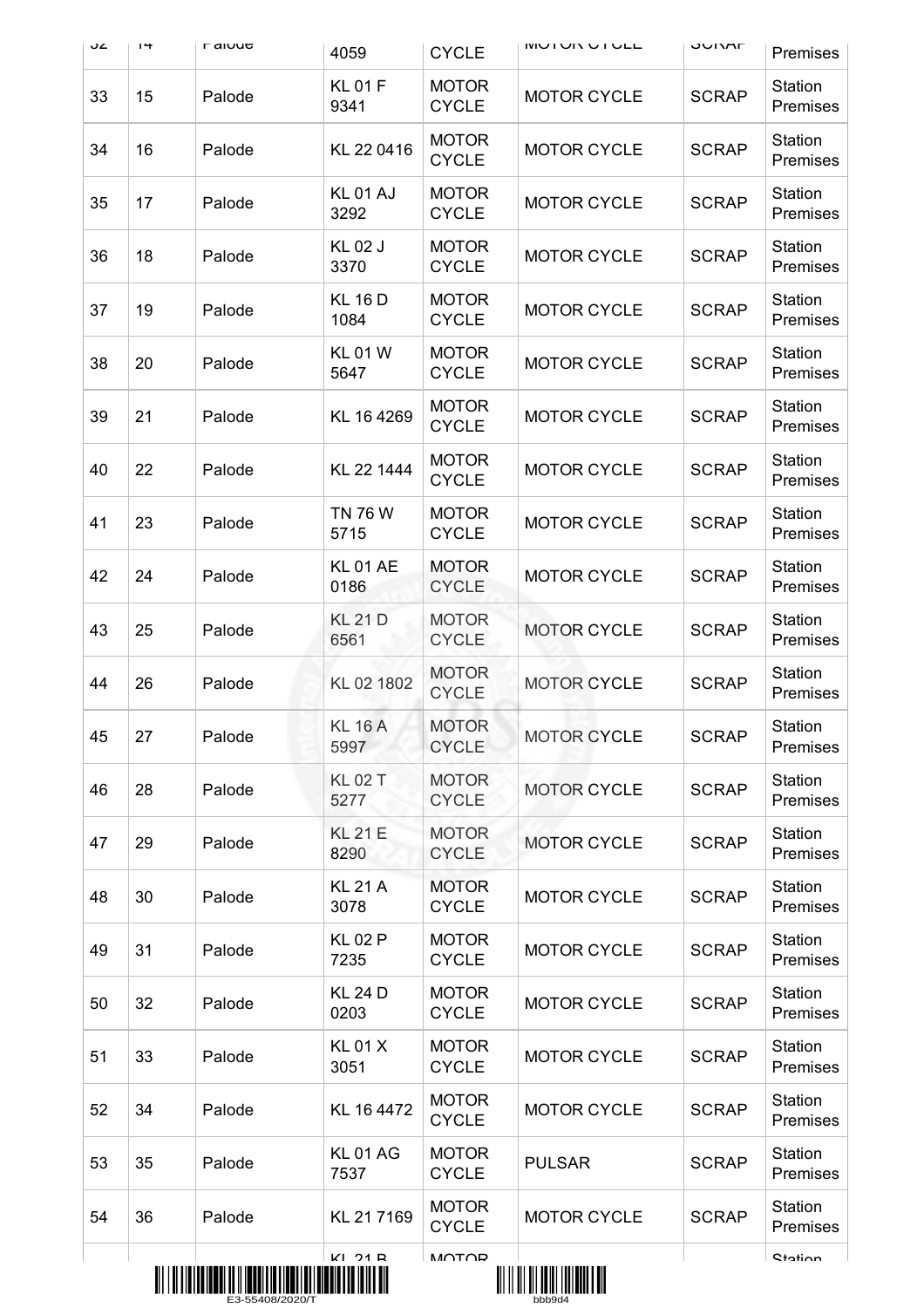| 55 | 37             | Palode      | $N-L < 1$<br>0374      | <b>NU LUN</b><br><b>CYCLE</b> | <b>MOTOR CYCLE</b>              | <b>SCRAP</b> | <b>JIQUUII</b><br><b>Premises</b> |
|----|----------------|-------------|------------------------|-------------------------------|---------------------------------|--------------|-----------------------------------|
| 56 | 38             | Palode      | <b>KL01Z</b><br>8909   | <b>MOTOR</b><br><b>CYCLE</b>  | <b>MOTOR CYCLE</b>              | <b>SCRAP</b> | Station<br>Premises               |
| 57 | 39             | Palode      | KL 26 9790             | <b>MOTOR</b><br><b>CYCLE</b>  | <b>MOTOR CYCLE</b>              | <b>SCRAP</b> | Station<br>Premises               |
| 58 | 40             | Palode      | <b>KL07D</b><br>9261   | <b>MOTOR</b><br><b>CYCLE</b>  | <b>MOTOR CYCLE</b>              | <b>SCRAP</b> | Station<br>Premises               |
| 59 | 1              | Anchuthengu | <b>KL03K</b><br>3750   | <b>MOTOR</b><br><b>CYCLE</b>  | <b>BAJAJ BOXER/</b><br>2004     | <b>SCRAP</b> | Station<br>premises               |
| 60 | $\overline{2}$ | Anchuthengu | KL 22 2107             | <b>MOTOR</b><br><b>CYCLE</b>  | Hero Honda/Slender<br>plus/2006 | <b>SCRAP</b> | Station<br>premises               |
| 61 | 3              | Anchuthengu | <b>KL02Y</b><br>3379   | <b>MOTOR</b><br><b>CYCLE</b>  | BAJAJ /CT100/2006               | <b>SCRAP</b> | Station<br>premises               |
| 62 | 4              | Anchuthengu | KL 16-6814             | <b>MOTOR</b><br><b>CYCLE</b>  | Bajaj/pulsur150/2003            | <b>SCRAP</b> | Station<br>premises               |
| 63 | 5              | Anchuthengu | <b>KL01S</b><br>7359   | <b>MOTOR</b><br><b>CYCLE</b>  | Hero<br>Honda/SPlender<br>/2000 | <b>SCRAP</b> | Station<br>premises               |
| 64 | 6              | Anchuthengu | <b>KL 16 F</b><br>5725 | <b>MOTOR</b><br><b>CYCLE</b>  | Bajaj Pulsar/2010               | <b>SCRAP</b> | Station<br>premises               |
| 65 | $\overline{7}$ | Anchuthengu | <b>KL03B</b><br>2265   | <b>MOTOR</b><br><b>CYCLE</b>  | <b>TVS /1995</b>                | <b>SCRAP</b> | Station<br>premises               |
| 66 | 8              | Anchuthengu | <b>KL 22 H</b><br>3836 | <b>MOTOR</b><br><b>CYCLE</b>  | Yamaha/Cygnus<br>Ray/2015       | <b>SCRAP</b> | Station<br>premises               |
| 67 | 9              | Anchuthengu | <b>KA 26 L</b><br>0868 | <b>MOTOR</b><br><b>CYCLE</b>  | Honda/Shine/2008                | <b>SCRAP</b> | Station<br>premises               |
| 68 | 10             | Anchuthengu | <b>KL 22 N</b><br>1455 | <b>MOTOR</b><br><b>CYCLE</b>  | Honda Dio/2019                  | <b>SCRAP</b> | Station<br>premises               |
| 69 | 11             | Anchuthengu | <b>KL 24 D</b><br>6082 | <b>MOTOR</b><br><b>CYCLE</b>  | <b>TVS /star/2011</b>           | <b>SCRAP</b> | Station<br>premises               |
| 70 | 12             | Anchuthengu | <b>KL07S</b><br>3095   | <b>MOTOR</b><br><b>CYCLE</b>  | TVS Samurai/1997                | <b>SCRAP</b> | Station<br>premises               |
| 71 | 13             | Anchuthengu | <b>KL 16 H</b><br>5810 | <b>MOTOR</b><br><b>CYCLE</b>  | Bajaj pulsar<br>180/2012        | <b>SCRAP</b> | Station<br>premises               |
| 72 | 14             | Anchuthengu | <b>KL01AG</b><br>9247  | <b>MOTOR</b><br><b>CYCLE</b>  | Hero Honda Passion<br>Plus/2005 | <b>SCRAP</b> | Station<br>premises               |
| 73 | 15             | Anchuthengu | <b>KL 16 D</b><br>0177 | <b>MOTOR</b><br><b>CYCLE</b>  | Yamaha/2006                     | <b>SCRAP</b> | Station<br>premises               |
| 74 | 16             | Anchuthengu | <b>KL 16 J</b><br>9168 | <b>MOTOR</b><br><b>CYCLE</b>  | Bajaj Discover/2012             | <b>SCRAP</b> | Station<br>premises               |
| 75 | 17             | Anchuthengu | <b>KL01 AU</b><br>2375 | <b>MOTOR</b><br><b>CYCLE</b>  | Honda Shine /2008               | <b>SCRAP</b> | Station<br>premises               |
| 76 | 18             | Anchuthengu | <b>KL 16 E</b><br>2575 | <b>MOTOR</b><br><b>CYCLE</b>  | Bajaj Pulsar<br>150/2012        | <b>SCRAP</b> | Station<br>premises               |
| 77 | 10             | Anchuthonau | <b>KL04J</b>           | <b>MOTOR</b>                  | Maruthi Suzuki                  | <b>CODAD</b> | Station                           |



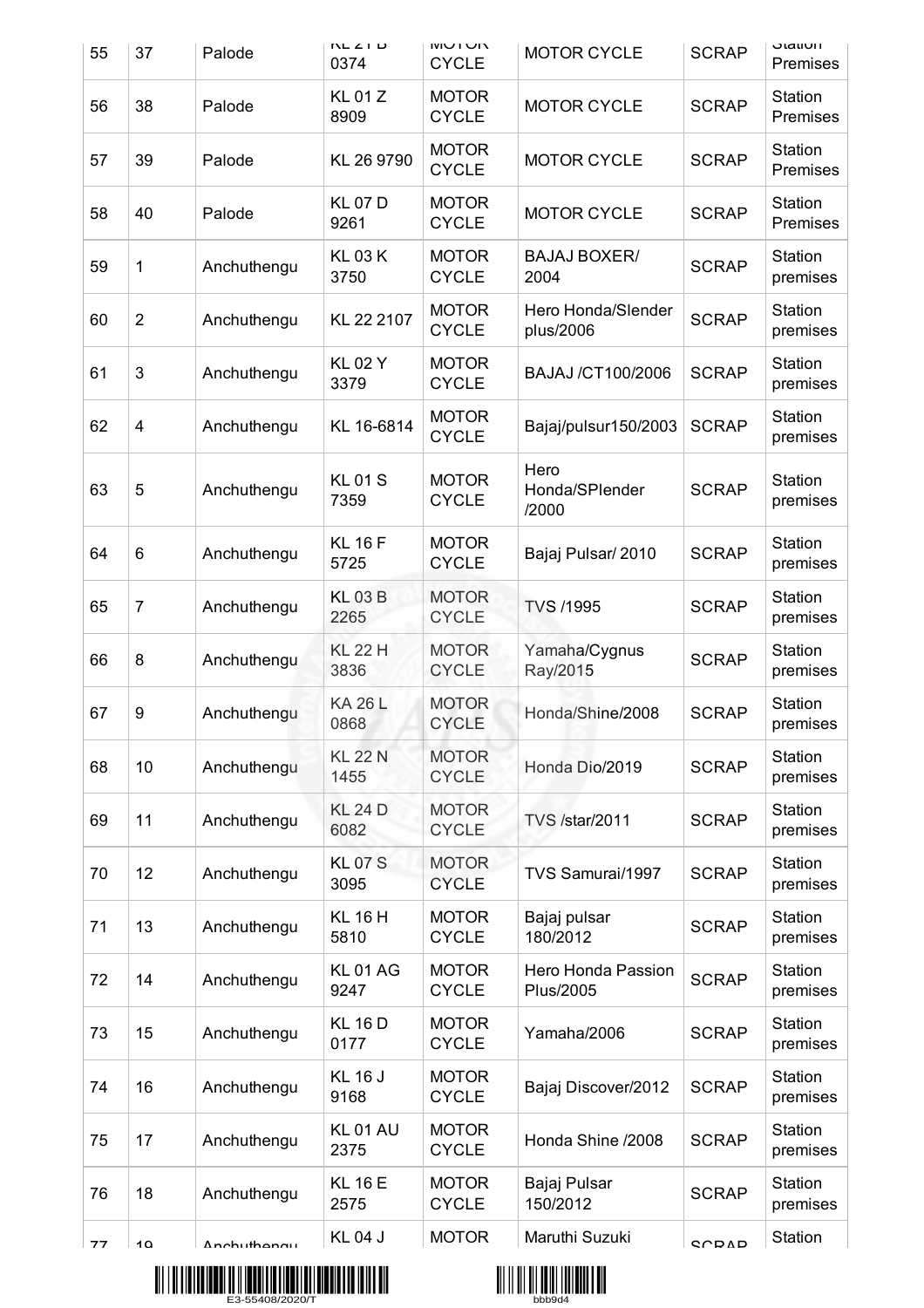| $\mathbf{I}$ | ט ו            | <b>Allullutricityu</b>                                                                                         | 7291                    | CAR                          | Omni/2001                                 | חתרושט       | premises            |
|--------------|----------------|----------------------------------------------------------------------------------------------------------------|-------------------------|------------------------------|-------------------------------------------|--------------|---------------------|
| 78           | 20             | Anchuthengu                                                                                                    | KL 217220               | <b>MOTOR</b><br><b>CYCLE</b> | Bajaj pulsar180/2007                      | <b>SCRAP</b> | Station<br>premises |
| 79           | 21             | Anchuthengu                                                                                                    | <b>KL 02 T</b><br>1014  | <b>MOTOR</b><br><b>CYCLE</b> | TVS Centra/2004                           | <b>SCRAP</b> | Station<br>premises |
| 80           | 22             | Anchuthengu                                                                                                    | <b>KL 02 AE</b><br>5795 | <b>MOTOR</b><br><b>CYCLE</b> | Honda/2010                                | <b>SCRAP</b> | Station<br>premises |
| 81           | 23             | Anchuthengu                                                                                                    | <b>KL 23 F</b><br>3397  | <b>MOTOR</b><br><b>CYCLE</b> | Bajaj Pulsar/2012                         | <b>SCRAP</b> | Station<br>premises |
| 82           | 24             | Anchuthengu                                                                                                    | <b>TN 75 X</b><br>7563  | <b>MOTOR</b><br><b>CYCLE</b> | Yamaha YZFR<br>15/2016                    | <b>SCRAP</b> | Station<br>premises |
| 83           | 25             | Anchuthengu                                                                                                    | <b>KL01L</b><br>7009    | <b>MOTOR</b><br><b>CYCLE</b> | TVS Samurai/1997                          | <b>SCRAP</b> | Station<br>premises |
| 84           | 26             | Anchuthengu                                                                                                    | <b>KL 02 AU</b><br>0427 | <b>MOTOR</b><br><b>CYCLE</b> | Bajaj Discover<br>100/2015                | <b>SCRAP</b> | Station<br>premises |
| 85           | 1              | Vellarada                                                                                                      | <b>KL 20 C</b><br>4847  | <b>MOTOR</b><br><b>CYCLE</b> | <b>MOTOR CYCLE</b>                        | <b>SCRAP</b> | Station<br>premises |
| 86           | $\overline{2}$ | Vellarada                                                                                                      | KL 194206               | <b>MOTOR</b><br><b>CYCLE</b> | <b>MOTOR CYCLE</b>                        | <b>SCRAP</b> | Station<br>premises |
| 87           | 3              | Vellarada                                                                                                      | KL 20 816               | <b>MOTOR</b><br><b>CYCLE</b> | <b>MOTOR CYCLE</b>                        | <b>SCRAP</b> | Station<br>premises |
| 88           | 4              | Vellarada                                                                                                      | <b>KL 02 T</b><br>5104  | <b>MOTOR</b><br><b>CYCLE</b> | <b>MOTOR CYCLE</b>                        | <b>SCRAP</b> | Station<br>premises |
| 89           | 5              | Vellarada                                                                                                      | <b>KL 01 AC</b><br>1262 | <b>MOTOR</b><br><b>CYCLE</b> | <b>MOTOR CYCLE</b>                        | <b>SCRAP</b> | Station<br>premises |
| 90           | 6              | Vellarada                                                                                                      | KL 19 B870              | <b>MOTOR</b><br><b>CYCLE</b> | <b>MOTOR CYCLE</b>                        | <b>SCRAP</b> | Station<br>premises |
| 91           | $\overline{7}$ | Vellarada                                                                                                      | TN 75 Q<br>7380         | <b>MOTOR</b><br><b>CYCLE</b> | <b>MOTOR CYCLE</b>                        |              | Station<br>premises |
| 92           | 8              | Vellarada                                                                                                      | <b>KL 01 AC</b><br>6660 | <b>MOTOR</b><br><b>CYCLE</b> | <b>MOTOR CYCLE</b>                        | <b>SCRAP</b> | Station<br>premises |
| 93           | 9              | Vellarada                                                                                                      | KL 20 3776              | <b>MOTOR</b><br><b>CYCLE</b> | <b>MOTOR CYCLE</b>                        | <b>SCRAP</b> | Station<br>premises |
| 94           | 10             | Vellarada                                                                                                      | <b>KL01AS</b><br>8214   | <b>MOTOR</b><br><b>CYCLE</b> | <b>MOTOR CYCLE</b>                        | <b>SCRAP</b> | Station<br>premises |
| 95           | 11             | Vellarada                                                                                                      | <b>TN 75 E</b><br>771   | <b>MOTOR</b><br><b>CYCLE</b> | <b>MOTOR CYCLE</b>                        | <b>SCRAP</b> | Station<br>premises |
| 96           | 12             | Vellarada                                                                                                      | <b>KL01AG</b><br>6334   | <b>MOTOR</b><br><b>CYCLE</b> | <b>MOTOR CYCLE</b>                        | <b>SCRAP</b> | Station<br>premises |
| 97           | 13             | Vellarada                                                                                                      | <b>KL 20 A</b><br>2655  | <b>MOTOR</b><br><b>CYCLE</b> | <b>MOTOR CYCLE</b>                        | <b>SCRAP</b> | Station<br>premises |
| 98           | 14             | Vellarada                                                                                                      | TN 69 C<br>4534         | <b>MOTOR</b><br><b>CYCLE</b> | <b>MOTOR CYCLE</b>                        | <b>SCRAP</b> | Station<br>premises |
| 99           | 15             | Vellarada                                                                                                      | <b>KL02R</b><br>5846    | <b>MOTOR</b><br><b>CYCLE</b> | <b>MOTOR CYCLE</b>                        | <b>SCRAP</b> | Station<br>premises |
|              |                | <u> 811   81   81   82   83   84   85   86   87   88   89   80   81   82   83   84   85   86   87   88   9</u> |                         | <b>MOTOD</b>                 | <u> 811 11 811 811 8201 1331 8333 834</u> |              | <b>Station</b>      |



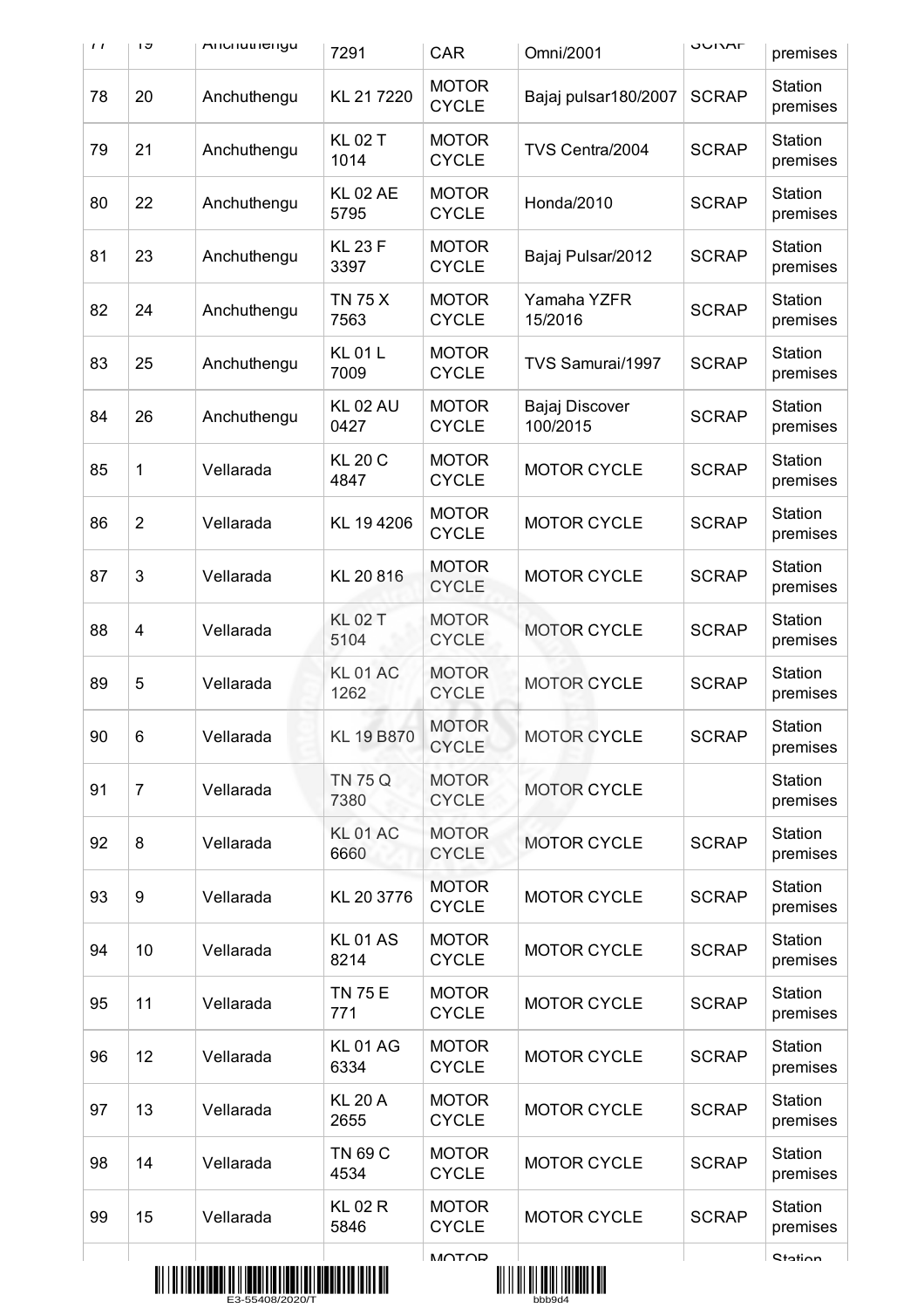| 100 | 16             | Vellarada   | KL 19 5677              | <b>NUIVIVI</b><br><b>CYCLE</b> | <b>MOTOR CYCLE</b>     | <b>SCRAP</b> | otation<br>premises |
|-----|----------------|-------------|-------------------------|--------------------------------|------------------------|--------------|---------------------|
| 101 | 17             | Vellarada   | <b>KL 19 C</b><br>6153  | <b>MOTOR</b><br><b>CYCLE</b>   | <b>MOTOR CYCLE</b>     |              | Station<br>premises |
| 102 | 1              | Kallambalam | <b>KL 02 AG</b><br>0163 | 3 Wheeler<br>Goods             | 3 Wheeler Goods        | <b>SCRAP</b> | Station<br>premises |
| 103 | $\overline{2}$ | Kallambalam | <b>KL 21 F</b><br>0640  | <b>MOTOR</b><br><b>CYCLE</b>   | <b>MOTOR CYCLE</b>     | <b>SCRAP</b> | Station<br>premises |
| 104 | 3              | Kallambalam | <b>TN 37 C</b><br>4633  | <b>MOTOR</b><br><b>CYCLE</b>   | <b>MOTOR CYCLE</b>     | <b>SCRAP</b> | Station<br>premises |
| 105 | 4              | Kallambalam | <b>KL 24 B</b><br>5589  | 3 Wheeler<br>Passenger         | 3 Wheeler<br>Passenger | <b>SCRAP</b> | Station<br>premises |
| 106 | 5              | Kallambalam | <b>KL 01 AA</b><br>0310 | <b>MOTOR</b><br><b>CYCLE</b>   | <b>MOTOR CYCLE</b>     | <b>SCRAP</b> | Station<br>premises |
| 107 | 6              | Kallambalam | <b>KL 16 B</b><br>7217  | 3 Wheeler<br>Goods             | 3 Wheeler Goods        | <b>SCRAP</b> | Station<br>premises |
| 108 | $\overline{7}$ | Kallambalam | <b>KL 16 C</b><br>9405  | 3 Wheeler<br>Passenger         | 3 Wheeler<br>Passenger | <b>SCRAP</b> | Station<br>premises |
| 109 | 8              | Kallambalam | <b>KL 22 C</b><br>4748  | 3 Wheeler<br>Passenger         | 3 Wheeler<br>Passenger | <b>SCRAP</b> | Station<br>premises |
| 110 | 9              | Kallambalam | <b>TN 72 AW</b><br>8043 | <b>MOTOR</b><br><b>CYCLE</b>   | <b>MOTOR CYCLE</b>     | <b>SCRAP</b> | Station<br>premises |
| 111 | 10             | Kallambalam | <b>KL 16 J</b><br>0098  | 3 Wheeler<br>Passenger         | 3 Wheeler<br>Passenger | <b>SCRAP</b> | Station<br>premises |
| 112 | 11             | Kallambalam | <b>KL 02 AM</b><br>7195 | <b>MOTOR</b><br><b>CYCLE</b>   | <b>MOTOR CYCLE</b>     | <b>SCRAP</b> | Station<br>premises |
| 113 | 12             | Kallambalam | <b>KL 16 D</b><br>8948  | 3 Wheeler<br>Passenger         | 3 Wheeler<br>Passenger | <b>SCRAP</b> | Station<br>premises |
| 114 | 13             | Kallambalam | <b>KL 16 E</b><br>1968  | <b>MOTOR</b><br><b>CYCLE</b>   | <b>MOTOR CYCLE</b>     | <b>SCRAP</b> | Station<br>premises |
| 115 | 14             | Kallambalam | <b>KL 16 Q</b><br>8297  | <b>MOTOR</b><br><b>CYCLE</b>   | <b>MOTOR CYCLE</b>     | <b>SCRAP</b> | Station<br>premises |
| 116 | 15             | Kallambalam | <b>KL 01 AK</b><br>3029 | 3 Wheeler<br>Passenger         | 3 Wheeler<br>Passenger | <b>SCRAP</b> | Station<br>premises |
| 117 | 16             | Kallambalam | KI 01 W<br>9897         | <b>MOTOR</b><br><b>CYCLE</b>   | <b>MOTOR CYCLE</b>     | <b>SCRAP</b> | Station<br>premises |
| 118 | 17             | Kallambalam | <b>KL 02 AG</b><br>2808 | <b>MOTOR</b><br><b>CYCLE</b>   | <b>MOTOR CYCLE</b>     | <b>SCRAP</b> | Station<br>premises |
| 119 | 18             | Kallambalam | <b>KL 16 D</b><br>7736  | 3 Wheeler<br>Passenger         | 3 Wheeler<br>Passenger | <b>SCRAP</b> | Station<br>premises |
| 120 | 19             | Kallambalam | <b>KL01Z</b><br>6114    | <b>MOTOR</b><br><b>CYCLE</b>   | <b>MOTOR CYCLE</b>     | <b>SCRAP</b> | Station<br>premises |
| 121 | 20             | Kallambalam | <b>KL01V</b><br>3701    | <b>MOTOR</b><br><b>CYCLE</b>   | <b>MOTOR CYCLE</b>     | <b>SCRAP</b> | Station<br>premises |
| 122 | 21             | Kallambalam | <b>KCT 3018</b>         | <b>MOTOR</b><br><b>CYCLE</b>   | <b>MOTOR CYCLE</b>     | <b>SCRAP</b> | Station<br>premises |
|     |                |             |                         |                                |                        |              |                     |



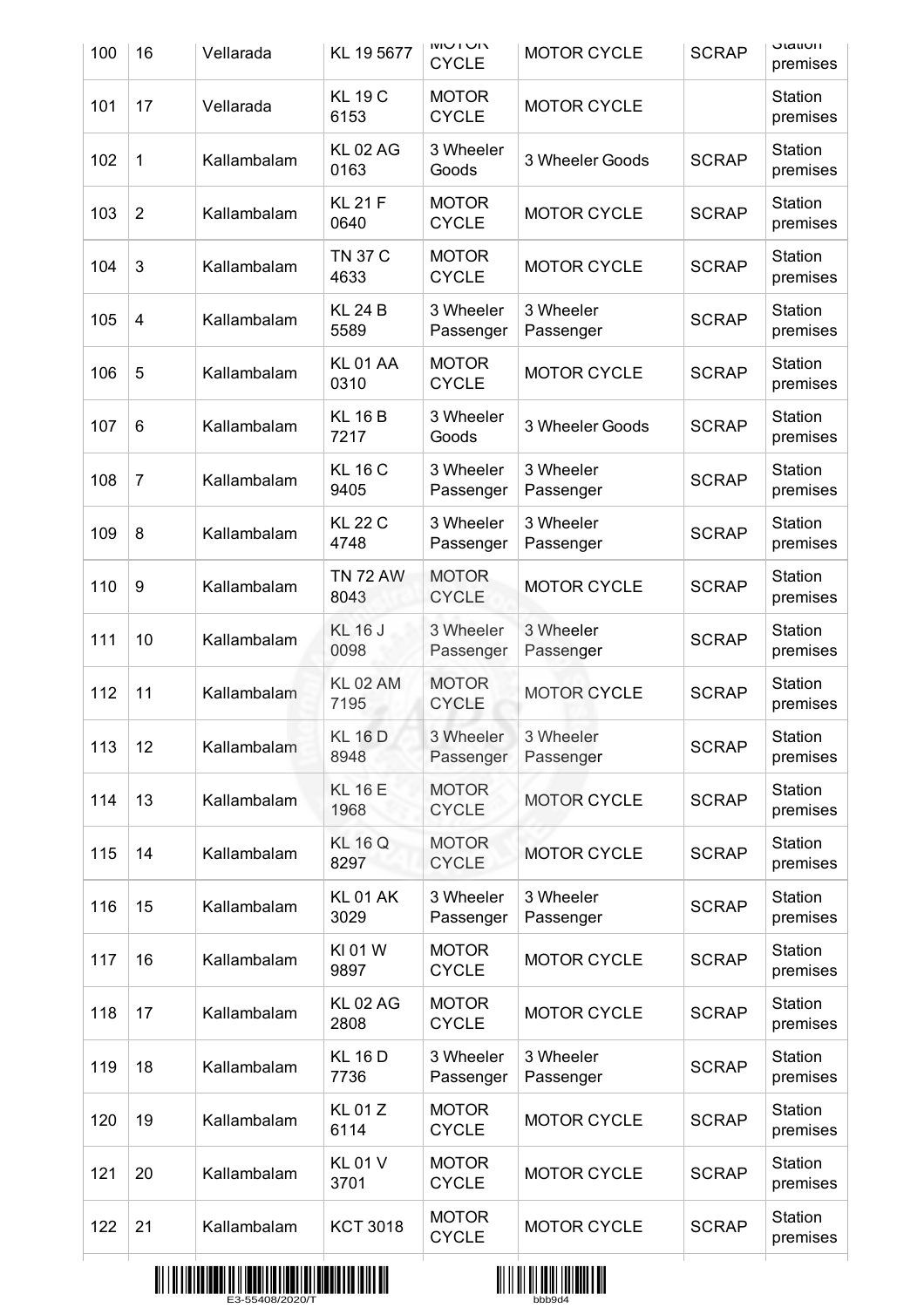| <b>SCRAP</b><br>123<br>22<br>Kallambalam<br><b>MOTOR CYCLE</b><br>5955<br><b>CYCLE</b>                    | premises                            |
|-----------------------------------------------------------------------------------------------------------|-------------------------------------|
| <b>KL 16 D</b><br><b>MOTOR</b><br><b>MOTOR CYCLE</b><br>124<br>23<br>Kallambalam<br>2966<br><b>CYCLE</b>  | Station<br><b>SCRAP</b><br>premises |
| <b>KL 04 N</b><br><b>MOTOR</b><br>Kallambalam<br><b>MOTOR CYCLE</b><br>125<br>24<br>0309<br><b>CYCLE</b>  | Station<br><b>SCRAP</b><br>premises |
| <b>KL02L</b><br>3 Wheeler<br>3 Wheeler<br>126<br>25<br>Kallambalam<br>8434<br>Passenger<br>Passenger      | Station<br><b>SCRAP</b><br>premises |
| 3 Wheeler<br>3 Wheeler<br>127<br>KL 02 9183<br>26<br>Kallambalam<br>Passenger<br>Passenger                | Station<br><b>SCRAP</b><br>premises |
| <b>KL01L</b><br>3 Wheeler<br>3 Wheeler<br>128<br>27<br>Kallambalam<br>6087<br>Passenger<br>Passenger      | Station<br><b>SCRAP</b><br>premises |
| <b>KL 16 F</b><br><b>MOTOR</b><br>129<br>28<br>Kallambalam<br><b>MOTOR CYCLE</b><br><b>CYCLE</b><br>0955  | Station<br><b>SCRAP</b><br>premises |
| <b>MOTOR</b><br>130<br>29<br>KL 21 6739<br>Kallambalam<br><b>MOTOR CYCLE</b><br><b>CYCLE</b>              | Station<br><b>SCRAP</b><br>premises |
| <b>KL02G</b><br><b>MOTOR</b><br>131<br>30<br><b>MOTOR CYCLE</b><br>Kallambalam<br>8201<br><b>CYCLE</b>    | Station<br><b>SCRAP</b><br>premises |
| <b>MOTOR</b><br><b>KL 16</b><br>132<br>31<br><b>MOTOR CYCLE</b><br>Kallambalam<br>A4826<br><b>CYCLE</b>   | Station<br><b>SCRAP</b><br>premises |
| <b>KL 16 E</b><br><b>MOTOR</b><br>133<br>32<br><b>MOTOR CYCLE</b><br>Kallambalam<br><b>CYCLE</b><br>4567  | Station<br><b>SCRAP</b><br>premises |
| <b>KL 02 AB</b><br><b>MOTOR</b><br>33<br>Kallambalam<br>134<br><b>MOTOR CYCLE</b><br>2913<br><b>CYCLE</b> | Station<br><b>SCRAP</b><br>premises |
| <b>KL 02 AD</b><br><b>MOTOR</b><br>135<br><b>MOTOR CYCLE</b><br>34<br>Kallambalam<br><b>CYCLE</b><br>6246 | Station<br><b>SCRAP</b><br>premises |
| <b>KL 16 F</b><br>3 Wheeler<br>3 Wheeler<br>136<br>35<br>Kallambalam<br>5414<br>Passenger<br>Passenger    | Station<br><b>SCRAP</b><br>premises |
| <b>KL 24 A</b><br><b>MOTOR</b><br>137<br>36<br>Kallambalam<br><b>MOTOR CYCLE</b><br><b>CYCLE</b><br>5481  | Station<br><b>SCRAP</b><br>premises |
| <b>KL 01 AM</b><br><b>MOTOR</b><br>138<br>37<br>Kallambalam<br><b>MOTOR CYCLE</b><br>5609<br><b>CYCLE</b> | Station<br><b>SCRAP</b><br>premises |
| <b>KL 16 B</b><br><b>MOTOR</b><br>139<br>38<br>Kallambalam<br><b>MOTOR CYCLE</b><br>8018<br><b>CYCLE</b>  | Station<br><b>SCRAP</b><br>premises |
| <b>KL02</b><br><b>MOTOR</b><br>140<br>39<br>Kallambalam<br><b>MOTOR CYCLE</b><br><b>CYCLE</b><br>T8525    | Station<br><b>SCRAP</b><br>premises |
| <b>KL 05 W</b><br><b>MOTOR</b><br>141<br>40<br>Kallambalam<br><b>MOTOR CYCLE</b><br><b>CYCLE</b><br>2568  | Station<br><b>SCRAP</b><br>premises |
| <b>KL01 AP</b><br><b>MOTOR</b><br>142<br>41<br><b>MOTOR CYCLE</b><br>Kallambalam<br>3754<br><b>CYCLE</b>  | Station<br><b>SCRAP</b><br>premises |
| <b>KL 16 B</b><br><b>MOTOR</b><br>143<br>42<br>Kallambalam<br><b>MOTOR CYCLE</b><br>2696<br><b>CYCLE</b>  | Station<br><b>SCRAP</b><br>premises |
| <b>KL 08 f</b><br><b>MOTOR</b><br>144<br>43<br>Kallambalam<br><b>MOTOR CYCLE</b><br>5110<br><b>CYCLE</b>  | Station<br><b>SCRAP</b><br>premises |
| <b>KL02P</b><br><b>MOTOR</b><br>145<br>Kallambalam<br>44<br><b>MOTOR CYCLE</b><br><b>CYCLE</b><br>9963    | Station<br><b>SCRAP</b><br>premises |



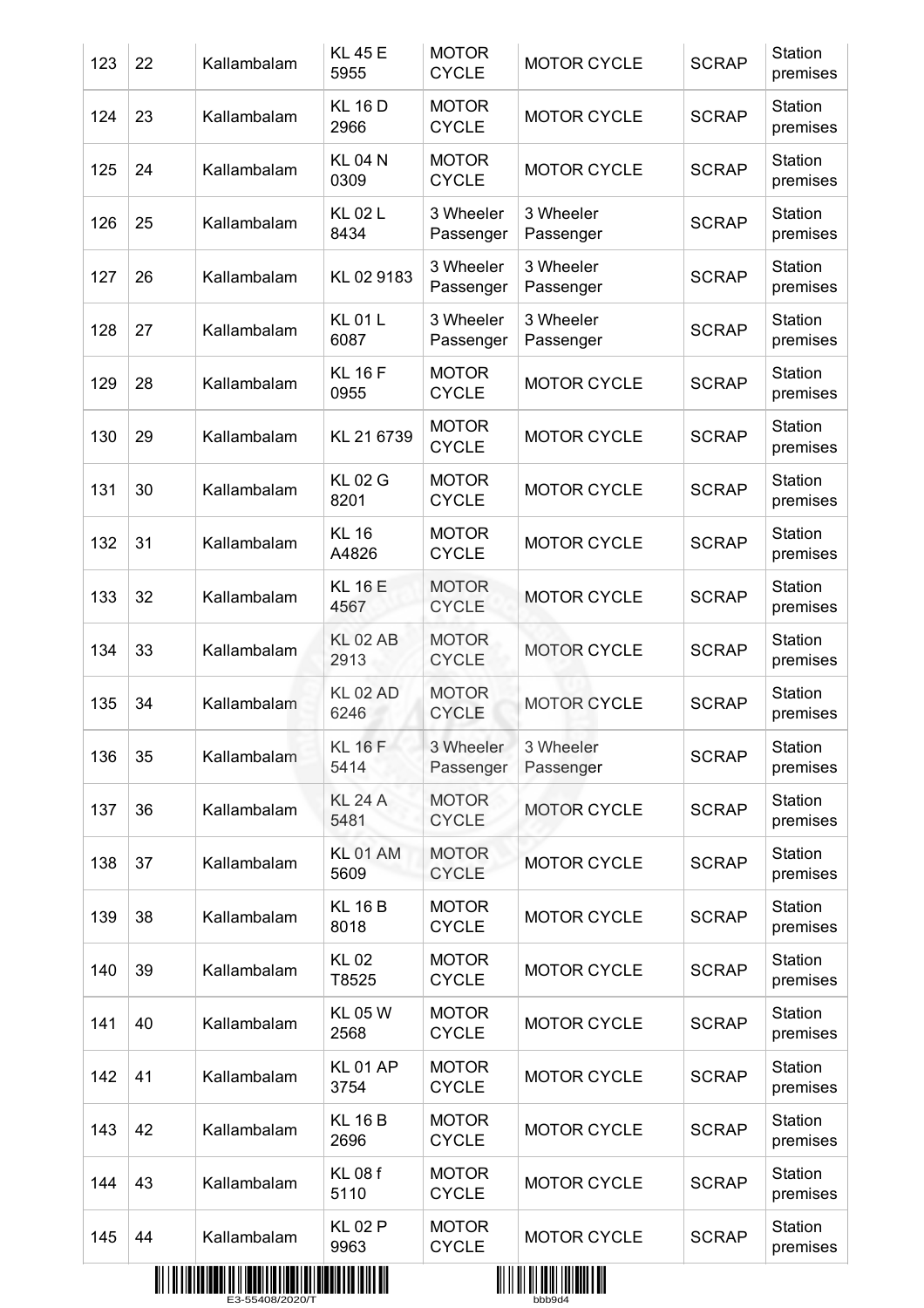| 146 | 45             | Kallambalam | <b>KL01AQ</b><br>8649   | <b>MOTOR</b><br><b>CYCLE</b>   | <b>MOTOR CYCLE</b>                  | <b>SCRAP</b> | Station<br>premises |
|-----|----------------|-------------|-------------------------|--------------------------------|-------------------------------------|--------------|---------------------|
| 147 | 46             | Kallambalam | <b>KL01H</b><br>7437    | <b>MOTOR</b><br><b>CYCLE</b>   | <b>MOTOR CYCLE</b>                  | <b>SCRAP</b> | Station<br>premises |
| 148 | 47             | Kallambalam | <b>KL 02 H</b><br>1692  | <b>MOTOR</b><br><b>CYCLE</b>   | <b>MOTOR CYCLE</b>                  | <b>SCRAP</b> | Station<br>premises |
| 149 | 48             | Kallambalam | KL 24 1174              | <b>MOTOR</b><br><b>CYCLE</b>   | <b>MOTOR CYCLE</b>                  | <b>SCRAP</b> | Station<br>premises |
| 150 | 49             | Kallambalam | <b>KL 16 B</b><br>1223  | <b>MOTOR</b><br><b>CYCLE</b>   | <b>MOTOR CYCLE</b>                  | <b>SCRAP</b> | Station<br>premises |
| 151 | 50             | Kallambalam | <b>KL 16 C</b><br>9919  | 3 Wheeler<br>Passenger         | 3 Wheeler<br>Passenger              | <b>SCRAP</b> | Station<br>premises |
| 152 | $\mathbf 1$    | Pallickal   | <b>KL 16 C</b><br>3727  | Motor<br>Cycle                 | Motor Cycle                         | <b>SCRAP</b> | Station<br>Premises |
| 153 | $\overline{2}$ | Pallickal   | KL 25 5978              | Motor<br>Cycle                 | Motor Cycle                         | <b>SCRAP</b> | Station<br>Premises |
| 154 | 3              | Pallickal   | <b>KL01S</b><br>6125    | Motor<br>Cycle                 | Motor Cycle                         | <b>SCRAP</b> | Station<br>Premises |
| 155 | 4              | Pallickal   | <b>KL07B</b><br>0540    | <b>GOODS</b><br><b>VEHICLE</b> | <b>GOODS VEHICLE</b>                | <b>SCRAP</b> | Station<br>Premises |
| 156 | 5              | Pallickal   | <b>KL 16 C</b><br>3631  | <b>MOTOR</b><br><b>CYCLE</b>   | <b>MOTOR CYCLE</b>                  | <b>SCRAP</b> | Station<br>Premises |
| 157 | 6              | Pallickal   | <b>KL 24 A</b><br>9278  | <b>MOTOR</b><br><b>CYCLE</b>   | <b>MOTOR CYCLE</b>                  | <b>SCRAP</b> | Station<br>Premises |
| 158 | $\overline{7}$ | Pallickal   | <b>KL 16 L</b><br>1138  | <b>MOTOR</b><br><b>CYCLE</b>   | <b>MOTOR CYCLE</b>                  | <b>SCRAP</b> | Station<br>Premises |
| 159 | $\mathbf{1}$   | Valiyamala  | <b>KL 01 AD</b><br>3446 | <b>MOTOR</b><br><b>CYCLE</b>   | <b>MOTOR CYCLE</b>                  | <b>SCRAP</b> | Station<br>Premises |
| 160 | $\overline{2}$ | Valiyamala  | <b>KL01AT</b><br>9242   | <b>MOTOR</b><br><b>CYCLE</b>   | <b>MOTOR CYCLE</b>                  | <b>SCRAP</b> | Station<br>Premises |
| 161 | 1              | Vithura     | <b>KL01F</b><br>9308    | <b>SCOOTER</b>                 | <b>BAJAJ</b>                        | <b>SCRAP</b> | Station<br>Premises |
| 162 | $\overline{2}$ | Vithura     | <b>KL01S</b><br>1637    | <b>MOTOR</b><br><b>CYCLE</b>   | <b>BAJAJ CALIBER</b>                | <b>SCRAP</b> | Station<br>Premises |
| 163 | 3              | Vithura     | <b>KL 16 E</b><br>3965  | <b>SCOOTER</b>                 | <b>SCOOTER</b>                      | <b>SCRAP</b> | Station<br>Premises |
| 164 | 4              | Vithura     | <b>KL 01 AC</b><br>4883 | <b>MOTOR</b><br><b>CYCLE</b>   | <b>LIBERO</b>                       | <b>SCRAP</b> | Station<br>Premises |
| 165 | 5              | Vithura     | <b>TN 67 H</b><br>8326  | <b>SCOOTER</b>                 | M 80                                | <b>SCRAP</b> | Station<br>Premises |
| 166 | 6              | Vithura     | <b>KET 7961</b>         | <b>SCOOTER</b>                 | <b>BAJAJ</b>                        | <b>SCRAP</b> | Station<br>Premises |
| 167 | 7              | Vithura     | KL 10 3693              | <b>MOTOR</b><br><b>CYCLE</b>   | YAMAHA                              | <b>SCRAP</b> | Station<br>Premises |
| 168 | 8              | Vithura     | <b>KL 22 D</b><br>1422  | <b>MOTOR</b><br><b>CYCLE</b>   | <b>BAJAJ DISCOVER</b>               | <b>SCRAP</b> | Station<br>Premises |
|     |                |             |                         |                                | <u> AII III AII AANI IMIDADI AH</u> |              |                     |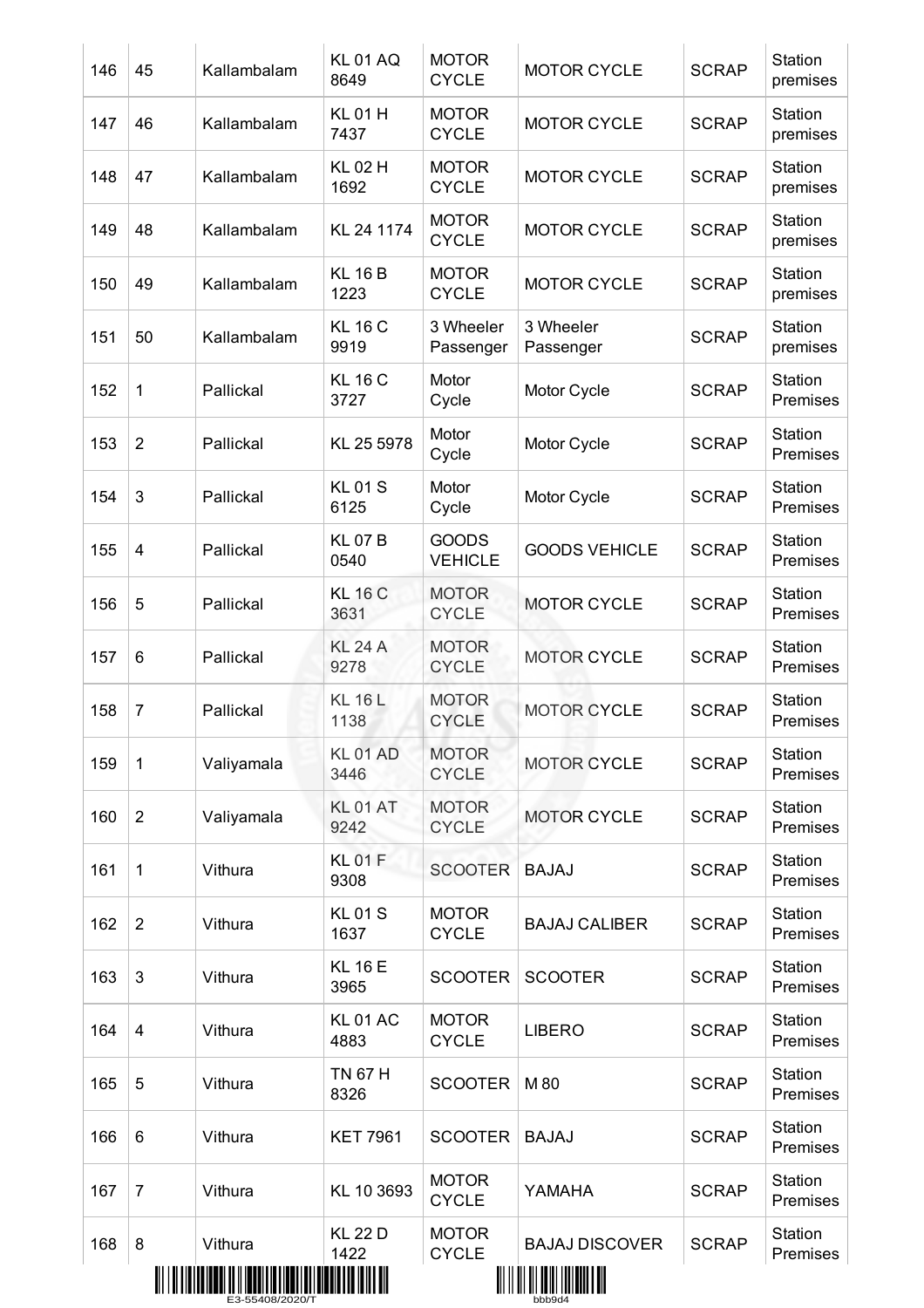| 169 | $\mathbf 1$    | Pangode     | <b>MH 20 AJ</b><br>2276    | <b>MOTOR</b><br><b>CYCLE</b> | <b>MOTOR CYCLE</b>       | <b>SCRAP</b> | Station<br>Premises |
|-----|----------------|-------------|----------------------------|------------------------------|--------------------------|--------------|---------------------|
| 170 | $\overline{2}$ | Pangode     | <b>KL 16 D</b><br>1363     | <b>MOTOR</b><br><b>CYCLE</b> | <b>MOTOR CYCLE</b>       | <b>SCRAP</b> | Station<br>Premises |
| 171 | 3              | Pangode     | <b>KL 21 D</b><br>7510     | <b>MOTOR</b><br><b>CYCLE</b> | <b>MOTOR CYCLE</b>       | <b>SCRAP</b> | Station<br>Premises |
| 172 | 4              | Pangode     | <b>KL04S</b><br>2374       | <b>MOTOR</b><br><b>CYCLE</b> | <b>MOTOR CYCLE</b>       | <b>SCRAP</b> | Station<br>Premises |
| 173 | 5              | Pangode     | <b>KL01R</b><br>0268       | <b>MOTOR</b><br><b>CYCLE</b> | <b>MOTOR CYCLE</b>       | <b>SCRAP</b> | Station<br>Premises |
| 174 | 6              | Pangode     | <b>KL 21 H</b><br>5798     | <b>MOTOR</b><br><b>CYCLE</b> | <b>MOTOR CYCLE</b>       | <b>SCRAP</b> | Station<br>Premises |
| 175 | $\overline{7}$ | Pangode     | <b>KL02Y</b><br>8219       | <b>MOTOR</b><br><b>CYCLE</b> | <b>MOTOR CYCLE</b>       | <b>SCRAP</b> | Station<br>Premises |
| 176 | 8              | Pangode     | KL 26 1937                 | <b>MOTOR</b><br><b>CYCLE</b> | <b>MOTOR CYCLE</b>       | <b>SCRAP</b> | Station<br>Premises |
| 177 | 9              | Pangode     | KL 21 0655                 | <b>MOTOR</b><br><b>CYCLE</b> | <b>MOTOR CYCLE</b>       | <b>SCRAP</b> | Station<br>Premises |
| 178 | 10             | Pangode     | <b>KL01D</b><br>6402       | <b>MOTOR</b><br><b>CYCLE</b> | <b>MOTOR CYCLE</b>       | <b>SCRAP</b> | Station<br>Premises |
| 179 | 11             | Pangode     | <b>KL02U</b><br>4726       | <b>MOTOR</b><br><b>CYCLE</b> | <b>MOTOR CYCLE</b>       | <b>SCRAP</b> | Station<br>Premises |
| 180 | 12             | Pangode     | KL 01 5695                 | <b>SCOOTER</b>               | <b>SCOOTER</b>           | <b>SCRAP</b> | Station<br>Premises |
| 181 | 13             | Pangode     | KL01AL<br>6703             | <b>MOTOR</b><br><b>CYCLE</b> | <b>MOTOR CYCLE</b>       | <b>SCRAP</b> | Station<br>Premises |
| 182 | 14             | Pangode     | KL 01 2858                 | <b>MOTOR</b><br><b>CYCLE</b> | <b>MOTOR CYCLE</b>       | <b>SCRAP</b> | Station<br>Premises |
| 183 | 15             | Pangode     | KL01 AH<br>7961            | <b>MOTOR</b><br><b>CYCLE</b> | <b>MOTOR CYCLE</b>       | <b>SCRAP</b> | Station<br>Premises |
| 184 | 16             | Pangode     | <b>KL01Y</b><br>8857       | <b>MOTOR</b><br><b>CYCLE</b> | <b>MOTOR CYCLE</b>       | <b>SCRAP</b> | Station<br>Premises |
| 185 | 17             | Pangode     | KL 16 5561                 | <b>MOTOR</b><br><b>CYCLE</b> | <b>MOTOR CYCLE</b>       | <b>SCRAP</b> | Station<br>Premises |
| 186 | 1              | Kadakkavoor | <b>KL 22 F</b><br>1276     | <b>MOTOR</b><br><b>CYCLE</b> | Bajaj Pulsar<br>150/2013 | <b>SCRAP</b> | Station<br>premises |
| 187 | $\overline{2}$ | Kadakkavoor | KL <sub>1</sub> AU<br>2021 | <b>MOTOR</b><br><b>CYCLE</b> | Yamaha<br>Gladiator/2008 | <b>SCRAP</b> | Station<br>premises |
| 188 | 3              | Kadakkavoor | <b>KL 25 C</b><br>2825     | <b>MOTOR</b><br><b>CYCLE</b> | Hero Honda CBZ<br>/2011  | <b>SCRAP</b> | Station<br>premises |
| 189 | $\overline{4}$ | Kadakkavoor | <b>KL 05 N</b><br>4107     | <b>MOTOR</b><br><b>CYCLE</b> | TVS Max 100/2003         | <b>SCRAP</b> | Station<br>premises |
| 190 | 5              | Kadakkavoor | <b>KL02T</b><br>4831       | <b>MOTOR</b><br><b>CYCLE</b> | Yamaha Libero/2004       | <b>SCRAP</b> | Station<br>premises |
| 101 | c              | Kodokkovoor | V1.21.2101                 | <b>MOTOR</b>                 | <b>TVS Victor GLX</b>    | CCDAD        | Station             |



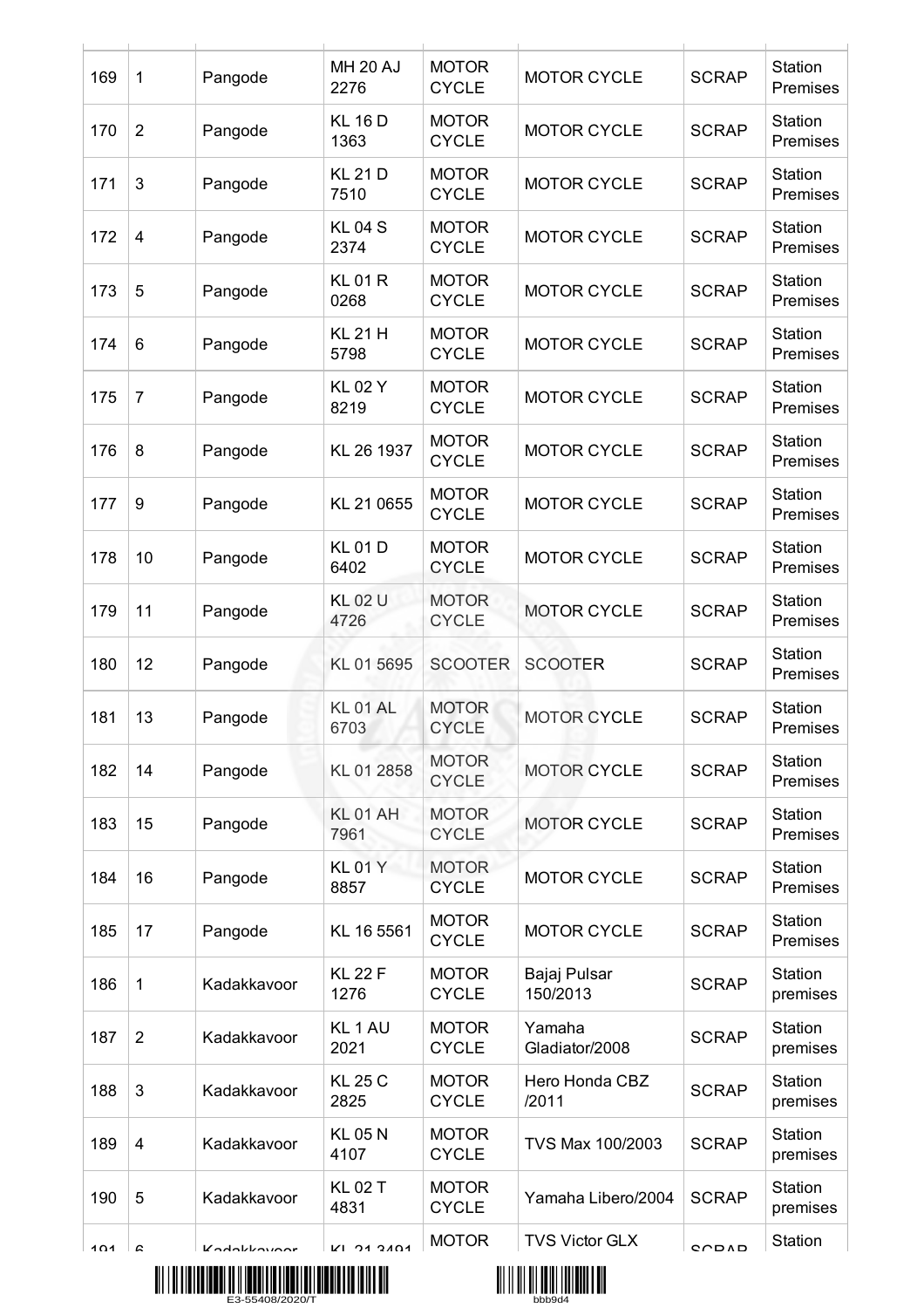| 171 | U              | <b>Nauannavuul</b> | ハロム エリサンド                 | <b>CYCLE</b>                               | /2006                                                 | חוריט        | premises            |
|-----|----------------|--------------------|---------------------------|--------------------------------------------|-------------------------------------------------------|--------------|---------------------|
| 192 | $\overline{7}$ | Kadakkavoor        | KI 16 M<br>7694           | <b>MOTOR</b><br><b>CYCLE</b>               | TVS Apache/2014                                       | <b>SCRAP</b> | Station<br>premises |
| 193 | 8              | Kadakkavoor        | <b>KL01Y</b><br>8514      | <b>MOTOR</b><br><b>CYCLE</b>               | Hero Honda<br>Passion/2002                            | <b>SCRAP</b> | Station<br>premises |
| 194 | 1              | Poovar             | <b>KL01Y</b><br>7598      | <b>MOTOR</b><br><b>CYCLE</b>               | <b>BAJAJ PULSAR</b>                                   | <b>SCRAP</b> | Station<br>Premises |
| 195 | $\overline{2}$ | Poovar             | <b>KL 16 A</b><br>7962    | <b>MOTOR</b><br><b>CYCLE</b>               | <b>HERO HONDA</b><br><b>SPLENDOR</b>                  | <b>SCRAP</b> | Station<br>Premises |
| 196 | 3              | Poovar             | <b>TN 75 Y</b><br>8053    | <b>MOTOR</b><br><b>CYCLE</b>               | <b>BAJAJ PULSAR</b>                                   | <b>SCRAP</b> | Station<br>Premises |
| 197 | $\overline{4}$ | Poovar             | <b>KL01S</b><br>4991      | <b>MOTOR</b><br><b>CYCLE</b>               | <b>HERO HONDA</b><br><b>SPLENDOR</b>                  | <b>SCRAP</b> | Station<br>Premises |
| 198 | 5              | Poovar             | <b>KL 19 C</b><br>2977    | <b>MOTOR</b><br><b>CYCLE</b>               | <b>HERO HONDA</b><br><b>HUNK</b>                      | <b>SCRAP</b> | Station<br>Premises |
| 199 | 6              | Poovar             | <b>TN 69 M</b><br>6085    | <b>MOTOR</b><br><b>CYCLE</b>               | <b>HERO HONDA</b><br><b>SPLENDOR</b>                  | <b>SCRAP</b> | Station<br>Premises |
| 200 | $\overline{7}$ | Poovar             | <b>TN 75 AH</b><br>9725   | <b>MOTOR</b><br><b>CYCLE</b>               | <b>BAJAJ CT 100</b>                                   | <b>SCRAP</b> | Station<br>Premises |
| 201 | 8              | Poovar             | <b>TN 74 T</b><br>1857    | <b>MOTOR</b><br><b>CYCLE</b>               | <b>TVS Victor</b>                                     | <b>SCRAP</b> | Station<br>Premises |
| 202 | 9              | Poovar             | <b>KL01L</b><br>7562      | <b>GOODS</b><br><b>AUTO</b>                | <b>BAJAJ AUTO</b><br><b>RICKSHAW-</b><br><b>GOODS</b> | <b>SCRAP</b> | Station<br>Premises |
| 203 | 10             | Poovar             | KL 19 9539                | <b>MOTOR</b><br><b>CYCLE</b>               | Hero Honda Passion<br>Plus                            | <b>SCRAP</b> | Station<br>Premises |
| 204 | 11             | Poovar             | <b>KL 01 AB</b><br>1831   | <b>MOTOR</b><br><b>CYCLE</b>               | Hero Honda<br>Passion                                 | <b>SCRAP</b> | Station<br>Premises |
| 205 | 12             | Poovar             | <b>KL 01 AM</b><br>8176   | <b>MOTOR</b><br><b>CYCLE</b>               | <b>HERO HONDA CD</b><br><b>DELUX</b>                  | <b>SCRAP</b> | Station<br>Premises |
| 206 | 13             | Poovar             | KL01AD<br>3103            | <b>MOTOR</b><br><b>CYCLE</b>               | <b>HERO HONDA</b><br><b>SPLENDOR</b>                  | <b>SCRAP</b> | Station<br>Premises |
| 207 | 14             | Poovar             | <b>KL01X</b><br>6153      | <b>AUTO</b>                                | <b>BAJAJ AUTO</b><br><b>RICKSHAW</b>                  | <b>SCRAP</b> | Station<br>Premises |
| 208 | 15             | Poovar             | <b>KL01L</b><br>7055      | <b>MOTOR</b><br><b>CYCLE</b>               | <b>SUZUKI SAMURAI</b>                                 | <b>SCRAP</b> | Station<br>Premises |
| 209 | 16             | Poovar             | <b>KL 01 AB</b><br>3420   | <b>MOTOR</b><br><b>CYCLE</b>               | <b>BAJAJ</b>                                          | <b>SCRAP</b> | Station<br>Premises |
| 210 | 17             | Poovar             | <b>DNK 0841</b><br>(FAKE) | <b>MOTOR</b><br><b>CYCLE</b>               | YAMAHA RX 100                                         | <b>SCRAP</b> | Station<br>Premises |
| 211 | 18             | Poovar             | <b>UNKNOWN</b>            | <b>MOTOR</b><br><b>CYCLE</b>               | <b>BAJAJ PLATINA</b>                                  | <b>SCRAP</b> | Station<br>Premises |
| 212 | $\mathbf{1}$   | Vattappara         | KL 22 0293                | <b>MOTOR</b><br><b>CYCLE</b>               | YAMAHA LIBERO                                         | <b>SCRAP</b> | Station<br>Premises |
| 213 | 2              | Vattappara         | <b>KL01U</b><br>1809      | <b>MOTOR</b><br><b>CYCLE</b>               | <b>HERO HONDA</b>                                     | <b>SCRAP</b> | Station<br>Premises |
|     |                |                    |                           | <u> 811 11 811 811 8211 1311 8311 8311</u> |                                                       |              |                     |



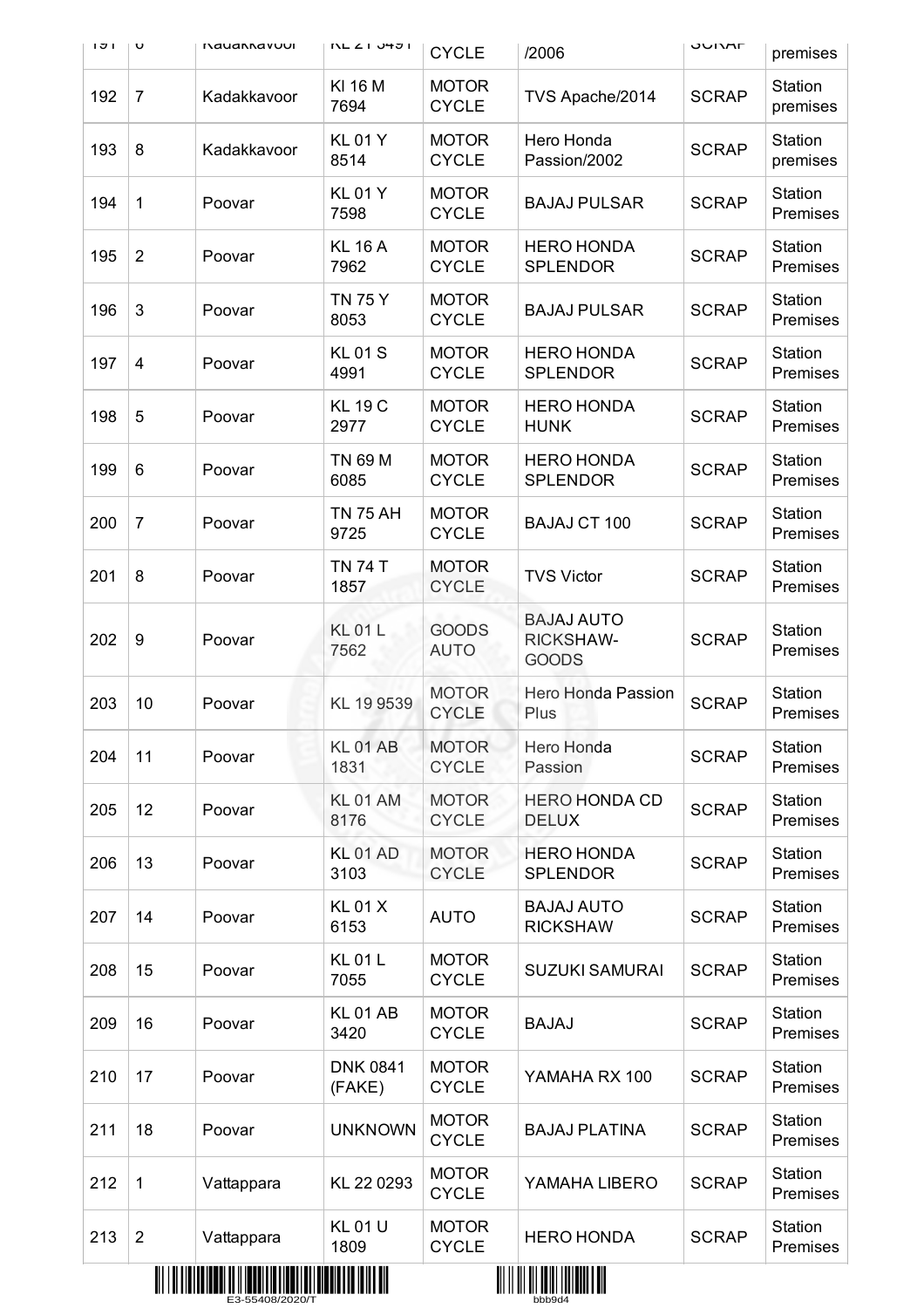| 214 | 3                | Vattappara                                                                                                | KL 16 3036              | <b>MOTOR</b><br><b>CYCLE</b> | <b>KAWASAKI</b>                                                 | <b>SCRAP</b> | Station<br>Premises |
|-----|------------------|-----------------------------------------------------------------------------------------------------------|-------------------------|------------------------------|-----------------------------------------------------------------|--------------|---------------------|
| 215 | $\overline{4}$   | Vattappara                                                                                                | <b>KL 01 AX</b><br>1667 | <b>MOTOR</b><br><b>CYCLE</b> | <b>GLAMOUR</b>                                                  | <b>SCRAP</b> | Station<br>Premises |
| 216 | 5                | Vattappara                                                                                                | KL 21 0474              | <b>MOTOR</b><br><b>CYCLE</b> | <b>TVS</b>                                                      | <b>SCRAP</b> | Station<br>Premises |
| 217 | 6                | Vattappara                                                                                                | <b>KL01U</b><br>2746    | <b>MOTOR</b><br><b>CYCLE</b> | <b>SAMURAI</b>                                                  | <b>SCRAP</b> | Station<br>Premises |
| 218 | $\overline{7}$   | Vattappara                                                                                                | KL 22 9375              | <b>MOTOR</b><br><b>CYCLE</b> | YAMAHA CRUX                                                     | <b>SCRAP</b> | Station<br>Premises |
| 219 | 1                | Ayiroor                                                                                                   | <b>KL 19 A</b><br>7289  | <b>MOTOR</b><br><b>CYCLE</b> | <b>MOTOR CYCLE</b>                                              | <b>SCRAP</b> | Station<br>Premises |
| 220 | $\overline{2}$   | Ayiroor                                                                                                   | <b>KL02W</b><br>4540    | <b>MOTOR</b><br><b>CYCLE</b> | <b>MOTOR CYCLE</b>                                              | <b>SCRAP</b> | Station<br>Premises |
| 221 | 3                | Ayiroor                                                                                                   | <b>KL02J</b><br>7157    | <b>MOTOR</b><br><b>CYCLE</b> | <b>MOTOR CYCLE</b>                                              | <b>SCRAP</b> | Station<br>Premises |
| 222 | 4                | Ayiroor                                                                                                   | <b>KL02Y</b><br>5306    | <b>MOTOR</b><br><b>CYCLE</b> | <b>MOTOR CYCLE</b>                                              | <b>SCRAP</b> | Station<br>Premises |
| 223 | 5                | Ayiroor                                                                                                   | <b>KL 02 C</b><br>6589  | <b>MOTOR</b><br><b>CYCLE</b> | <b>MOTOR CYCLE</b>                                              | <b>SCRAP</b> | Station<br>Premises |
| 224 | 6                | Ayiroor                                                                                                   | <b>KL 16 D</b><br>4296  | <b>MOTOR</b><br><b>CYCLE</b> | <b>MOTOR CYCLE</b>                                              | <b>SCRAP</b> | Station<br>Premises |
| 225 | $\overline{7}$   | Ayiroor                                                                                                   | <b>KL 02 AG</b><br>8834 | <b>MOTOR</b><br><b>CYCLE</b> | <b>MOTOR CYCLE</b>                                              | <b>SCRAP</b> | Station<br>Premises |
| 226 | 8                | Ayiroor                                                                                                   | <b>KL 02 Z</b><br>6759  | <b>MOTOR</b><br><b>CYCLE</b> | <b>MOTOR CYCLE</b>                                              | <b>SCRAP</b> | Station<br>Premises |
| 227 | $\boldsymbol{9}$ | Ayiroor                                                                                                   | <b>KL 02 AX</b><br>7991 | <b>MOTOR</b><br><b>CYCLE</b> | <b>MOTOR CYCLE</b>                                              | <b>SCRAP</b> | Station<br>Premises |
| 228 | 10               | Ayiroor                                                                                                   | <b>KL 02 T</b><br>0980  | <b>MOTOR</b><br><b>CYCLE</b> | <b>MOTOR CYCLE</b>                                              | <b>SCRAP</b> | Station<br>Premises |
| 229 | 11               | Ayiroor                                                                                                   | <b>KL 16 M</b><br>8063  | <b>MOTOR</b><br><b>CYCLE</b> | <b>MOTOR CYCLE</b>                                              | <b>SCRAP</b> | Station<br>Premises |
| 230 | 12               | Ayiroor                                                                                                   | <b>KL 01 AL</b><br>2398 | <b>MOTOR</b><br><b>CYCLE</b> | <b>MOTOR CYCLE</b>                                              | <b>SCRAP</b> | Station<br>Premises |
| 231 | 13               | Ayiroor                                                                                                   | <b>KL01X</b><br>2576    | <b>MOTOR</b><br><b>CYCLE</b> | <b>MOTOR CYCLE</b>                                              | <b>SCRAP</b> | Station<br>Premises |
| 232 | 14               | Ayiroor                                                                                                   | <b>KL 01 AF</b><br>2753 | <b>MOTOR</b><br><b>CYCLE</b> | <b>MOTOR CYCLE</b>                                              | <b>SCRAP</b> | Station<br>Premises |
| 233 | 15               | Ayiroor                                                                                                   | <b>KL 01 AA</b><br>7385 | <b>MOTOR</b><br><b>CYCLE</b> | <b>MOTOR CYCLE</b>                                              | <b>SCRAP</b> | Station<br>Premises |
| 234 | 16               | Ayiroor                                                                                                   | <b>KL 02 AZ</b><br>8688 | <b>MOTOR</b><br><b>CYCLE</b> | <b>MOTOR CYCLE</b>                                              | <b>SCRAP</b> | Station<br>Premises |
| 235 | 17               | Ayiroor                                                                                                   | <b>KL01Z</b><br>5411    | <b>MOTOR</b><br><b>CYCLE</b> | <b>MOTOR CYCLE</b>                                              | <b>SCRAP</b> | Station<br>Premises |
| 236 | 18               | Ayiroor<br><u> 11   11   11   11   12   13   14   15   16   16   16   17   17   18   18   18   18   1</u> | KL 23 7727              | <b>MOTOR</b><br><b>CYCLE</b> | <b>MOTOR CYCLE</b><br><u> Ali il ali ali ali i ali ali ali </u> | <b>SCRAP</b> | Station<br>Premises |



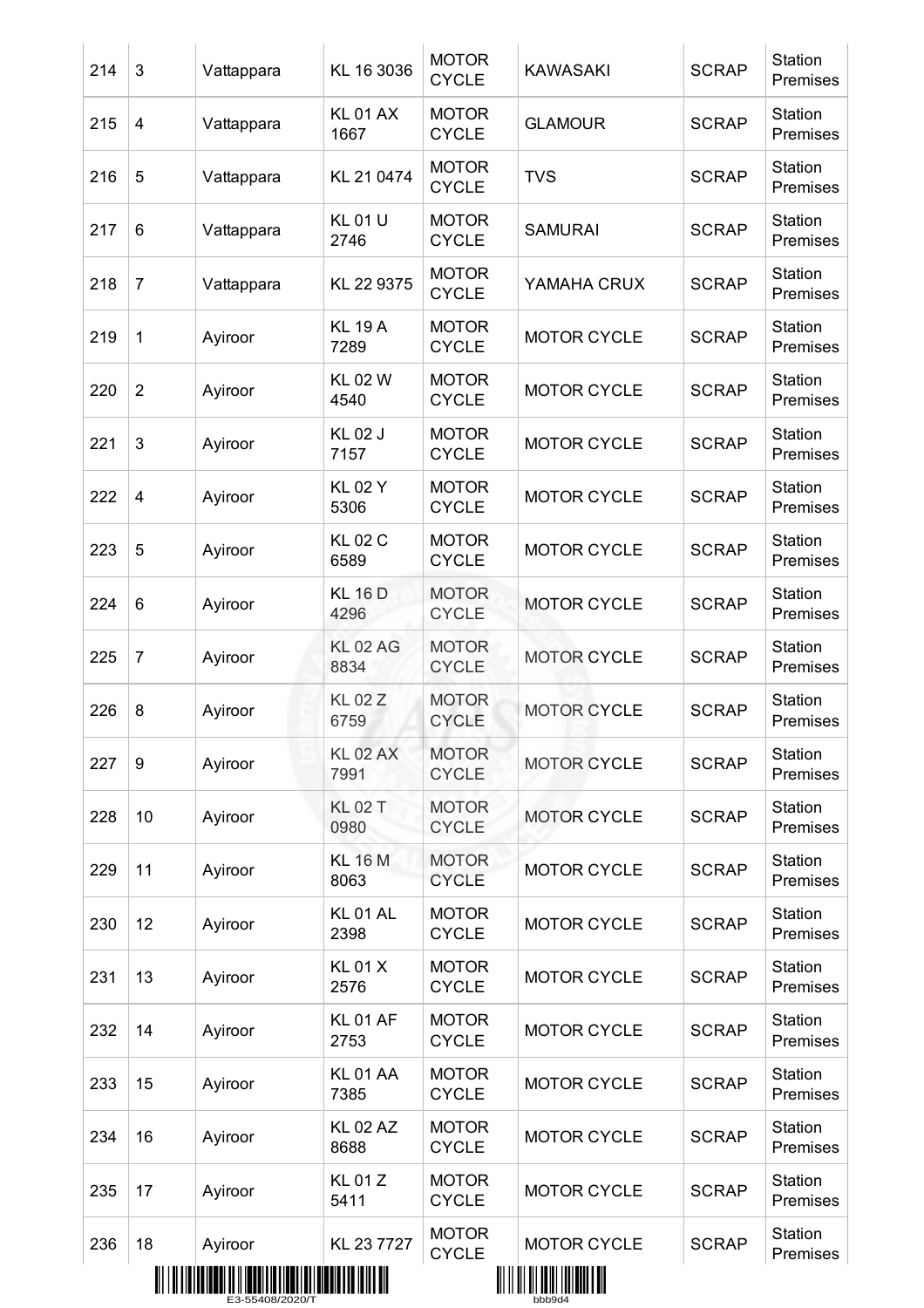| 237 | 19               | Ayiroor       | <b>KL04P</b><br>4113    | <b>MOTOR</b><br><b>CYCLE</b>        | <b>MOTOR CYCLE</b>                        | <b>SCRAP</b> | Station<br>Premises |
|-----|------------------|---------------|-------------------------|-------------------------------------|-------------------------------------------|--------------|---------------------|
| 238 | 20               | Ayiroor       | <b>KL02P</b><br>2103    | <b>AUTO</b>                         | <b>AUTO</b>                               | <b>SCRAP</b> | Station<br>Premises |
| 239 | 21               | Ayiroor       | KL 16 8915              | <b>MOTOR</b><br><b>CYCLE</b>        | <b>MOTOR CYCLE</b>                        | <b>SCRAP</b> | Station<br>Premises |
| 240 | 22               | Ayiroor       | <b>KL 16 Q</b><br>7491  | <b>MOTOR</b><br><b>CYCLE</b>        | <b>BAJAJ PULSAR</b><br>220/2016           |              | Station<br>Premises |
| 241 | 23               | Ayiroor       | <b>KL 16 S</b><br>1541  | <b>MOTOR</b><br><b>CYCLE</b>        | <b>ENFIELD</b><br>BULLET/2017             |              | Station<br>Premises |
| 242 | 24               | Ayiroor       | <b>KL 26 C</b><br>5765  | <b>MOTOR</b><br><b>CYCLE</b>        | <b>MOTOR CYCLE</b>                        | <b>SCRAP</b> | Station<br>Premises |
| 243 | 25               | Ayiroor       | <b>KL02P</b><br>5843    | <b>MOTOR</b><br><b>CYCLE</b>        | <b>MOTOR CYCLE</b>                        | <b>SCRAP</b> | Station<br>Premises |
| 244 | 26               | Ayiroor       | <b>KL02E</b><br>9191    | 3<br><b>WHEELER</b><br><b>GOODS</b> | 3 WHEELER<br><b>GOODS</b>                 | <b>SCRAP</b> | Station<br>Premises |
| 245 | 27               | Ayiroor       | <b>KL 02 AN</b><br>2756 | <b>MOTOR</b><br><b>CYCLE</b>        | <b>MOTOR CYCLE</b>                        | <b>SCRAP</b> | Station<br>Premises |
| 246 | 1                | Balaramapuram | <b>KL 20 E</b><br>3696  | <b>MOTOR</b><br><b>CYCLE</b>        | <b>MOTOR CYCLE</b>                        | <b>SCRAP</b> | Station<br>Premises |
| 247 | $\overline{2}$   | Balaramapuram | <b>KL01BD</b><br>5452   | <b>MOTOR</b><br><b>CYCLE</b>        | <b>MOTOR CYCLE</b>                        | <b>SCRAP</b> | Station<br>Premises |
| 248 | 3                | Balaramapuram | <b>KL 21 A</b><br>5011  | <b>MOTOR</b><br><b>CYCLE</b>        | <b>MOTOR CYCLE</b>                        | <b>SCRAP</b> | Station<br>Premises |
| 249 | 4                | Balaramapuram | <b>KL 02 AJ</b><br>7622 | <b>MOTOR</b><br><b>CYCLE</b>        | <b>MOTOR CYCLE</b>                        | <b>SCRAP</b> | Station<br>Premises |
| 250 | 5                | Balaramapuram | <b>KL 20 F</b><br>4756  | <b>MOTOR</b><br><b>CYCLE</b>        | <b>MOTOR CYCLE</b>                        | <b>SCRAP</b> | Station<br>Premises |
| 251 | 6                | Balaramapuram | <b>KL 01 AX</b><br>1220 | <b>MOTOR</b><br><b>CYCLE</b>        | <b>MOTOR CYCLE</b>                        | <b>SCRAP</b> | Station<br>Premises |
| 252 | $\overline{7}$   | Balaramapuram | <b>KL01BA</b><br>8961   | <b>MOTOR</b><br><b>CYCLE</b>        | <b>MOTOR CYCLE</b>                        | <b>SCRAP</b> | Station<br>Premises |
| 253 | 8                | Balaramapuram | <b>KL01U</b><br>2729    | <b>MOTOR</b><br><b>CYCLE</b>        | <b>MOTOR CYCLE</b>                        | <b>SCRAP</b> | Station<br>Premises |
| 254 | $\boldsymbol{9}$ | Balaramapuram | <b>KL 20 A</b><br>9522  | <b>MOTOR</b><br><b>CYCLE</b>        | <b>MOTOR CYCLE</b>                        | <b>SCRAP</b> | Station<br>Premises |
| 255 | 10               | Balaramapuram | <b>KL01V</b><br>9338    | <b>MOTOR</b><br><b>CYCLE</b>        | <b>MOTOR CYCLE</b>                        | <b>SCRAP</b> | Station<br>Premises |
| 256 | 11               | Balaramapuram | <b>KL 20 C</b><br>0061  | <b>MOTOR</b><br><b>CYCLE</b>        | <b>MOTOR CYCLE</b>                        | <b>SCRAP</b> | Station<br>Premises |
| 257 | 12               | Balaramapuram | <b>KL01U</b><br>6087    | <b>MOTOR</b><br><b>CYCLE</b>        | <b>MOTOR CYCLE</b>                        | <b>SCRAP</b> | Station<br>Premises |
| 258 | 13               | Balaramapuram | <b>KL 16 B</b><br>7297  | <b>MOTOR</b><br><b>CYCLE</b>        | <b>MOTOR CYCLE</b>                        | <b>SCRAP</b> | Station<br>Premises |
|     |                  |               | $K1$ $n4$ $n1$          | <b>MOTOD</b>                        | <u> Ali il ali ali anni internati all</u> |              | $C$ totion          |
|     |                  |               |                         |                                     |                                           |              |                     |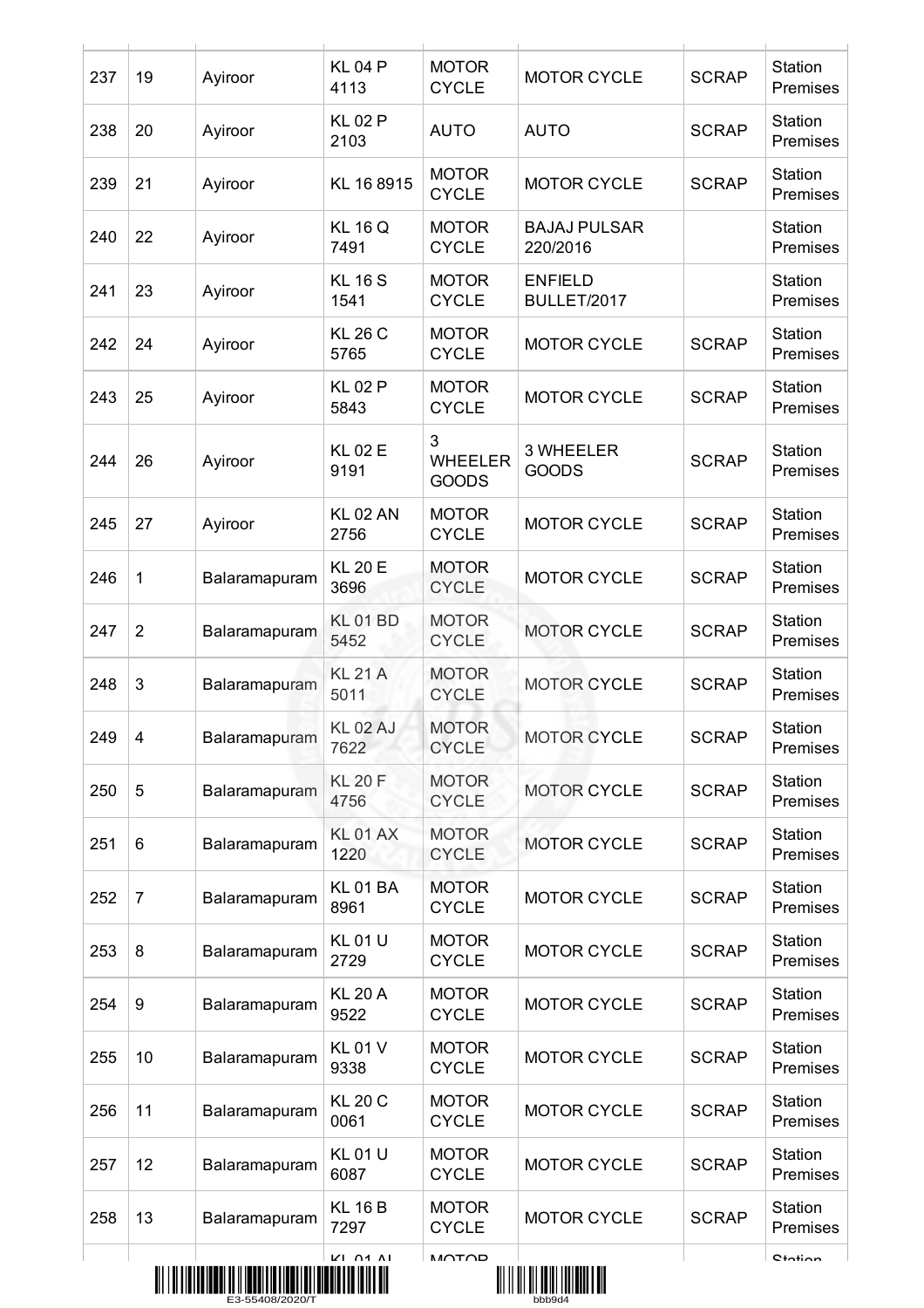| 259 | 14             | Balaramapuram | INL UI AL<br>3759       | IVIV IN<br><b>CYCLE</b>      | <b>MOTOR CYCLE</b>                       | <b>SCRAP</b> | olaliun<br>Premises |
|-----|----------------|---------------|-------------------------|------------------------------|------------------------------------------|--------------|---------------------|
| 260 | 15             | Balaramapuram | <b>KL 20 N</b><br>5368  | <b>MOTOR</b><br><b>CYCLE</b> | <b>MOTOR CYCLE</b>                       | <b>SCRAP</b> | Station<br>Premises |
| 261 | 16             | Balaramapuram | <b>KL01BA</b><br>0445   | <b>MOTOR</b><br><b>CYCLE</b> | <b>MOTOR CYCLE</b>                       | <b>SCRAP</b> | Station<br>Premises |
| 262 | 17             | Balaramapuram | <b>KL 20 H</b><br>4472  | <b>MOTOR</b><br><b>CYCLE</b> | <b>MOTOR CYCLE</b>                       | <b>SCRAP</b> | Station<br>Premises |
| 263 | 18             | Balaramapuram | <b>KL 20 F</b><br>1489  | <b>MOTOR</b><br><b>CYCLE</b> | <b>MOTOR CYCLE</b>                       | <b>SCRAP</b> | Station<br>Premises |
| 264 | 19             | Balaramapuram | <b>KL 02 AG</b><br>5866 | <b>MOTOR</b><br><b>CYCLE</b> | <b>MOTOR CYCLE</b>                       | <b>SCRAP</b> | Station<br>Premises |
| 265 | 20             | Balaramapuram | <b>KL 19D</b><br>9121   | <b>MOTOR</b><br><b>CYCLE</b> | <b>MOTOR CYCLE</b>                       | <b>SCRAP</b> | Station<br>Premises |
| 266 | 21             | Balaramapuram | <b>TN 75 AL</b><br>6851 | <b>MOTOR</b><br><b>CYCLE</b> | <b>MOTOR CYCLE</b>                       | <b>SCRAP</b> | Station<br>Premises |
| 267 | 22             | Balaramapuram | <b>TN 59 BH</b><br>5055 | <b>MOTOR</b><br><b>CYCLE</b> | <b>MOTOR CYCLE</b>                       | <b>SCRAP</b> | Station<br>Premises |
| 268 | 23             | Balaramapuram | <b>KL 19 C</b><br>4135  | <b>MOTOR</b><br><b>CYCLE</b> | <b>MOTOR CYCLE</b>                       | <b>SCRAP</b> | Station<br>Premises |
| 269 | 24             | Balaramapuram | <b>KL 20 F</b><br>5671  | <b>MOTOR</b><br><b>CYCLE</b> | <b>MOTOR CYCLE</b>                       | <b>SCRAP</b> | Station<br>Premises |
| 270 | 1              | Nedumangad    | <b>KL 21 D</b><br>6909  | <b>MOTOR</b><br><b>CYCLE</b> | CBZ-X                                    | <b>SCRAP</b> | Station<br>Premises |
| 271 | $\overline{2}$ | Nedumangad    | <b>KL 01 AY</b><br>9857 | <b>MOTOR</b><br><b>CYCLE</b> | PULSAR 150                               | <b>SCRAP</b> | Station<br>Premises |
| 272 | 3              | Nedumangad    | <b>KL 08 AG</b><br>0871 | <b>MOTOR</b><br><b>CYCLE</b> | <b>CD DELUX</b>                          | <b>SCRAP</b> | Station<br>Premises |
| 273 | $\overline{4}$ | Nedumangad    | <b>KL01AM</b><br>9172   | <b>MOTOR</b><br><b>CYCLE</b> | <b>BAJAJ CT 100</b>                      | <b>SCRAP</b> | Station<br>Premises |
| 274 | 5              | Nedumangad    | <b>KL 01 AL</b><br>3741 | <b>MOTOR</b><br><b>CYCLE</b> | <b>BAJAJ CT 100</b>                      | <b>SCRAP</b> | Station<br>Premises |
| 275 | 6              | Nedumangad    | <b>KL01AG</b><br>5384   | <b>MOTOR</b><br><b>CYCLE</b> | <b>HONDA ACTIVA</b>                      | <b>SCRAP</b> | Station<br>Premises |
| 276 | $\overline{7}$ | Nedumangad    | <b>KL 02 AB</b><br>4925 | <b>MOTOR</b><br><b>CYCLE</b> | <b>HERO HONDA</b><br><b>PASSION PLUS</b> | <b>SCRAP</b> | Station<br>Premises |
| 277 | 8              | Nedumangad    | <b>KL 21 T</b><br>7756  | <b>MOTOR</b><br><b>CYCLE</b> | <b>HONDA ACTIVA</b>                      | <b>SCRAP</b> | Station<br>Premises |
| 278 | 9              | Nedumangad    | <b>KL 20 A</b><br>6137  | <b>MOTOR</b><br><b>CYCLE</b> | <b>BAJAJ PULSAR 180</b>                  | <b>SCRAP</b> | Station<br>Premises |
| 279 | 10             | Nedumangad    | <b>KL01Y</b><br>0765    | <b>MOTOR</b><br><b>CYCLE</b> | <b>BAJAJ BOXER/</b><br>2004              | <b>SCRAP</b> | Station<br>Premises |
| 280 | 11             | Nedumangad    | <b>KL 16 U</b><br>1245  | <b>MOTOR</b><br><b>CYCLE</b> | <b>ENFIELD BULLET</b><br>350             | <b>SCRAP</b> | Station<br>Premises |
| 281 | 12             | Nedumangad    | KL 21 3358              | <b>MOTOR</b><br><b>CYCLE</b> | <b>TVS SCOOTY</b>                        | <b>SCRAP</b> | Station<br>Premises |
|     |                |               |                         |                              |                                          |              |                     |



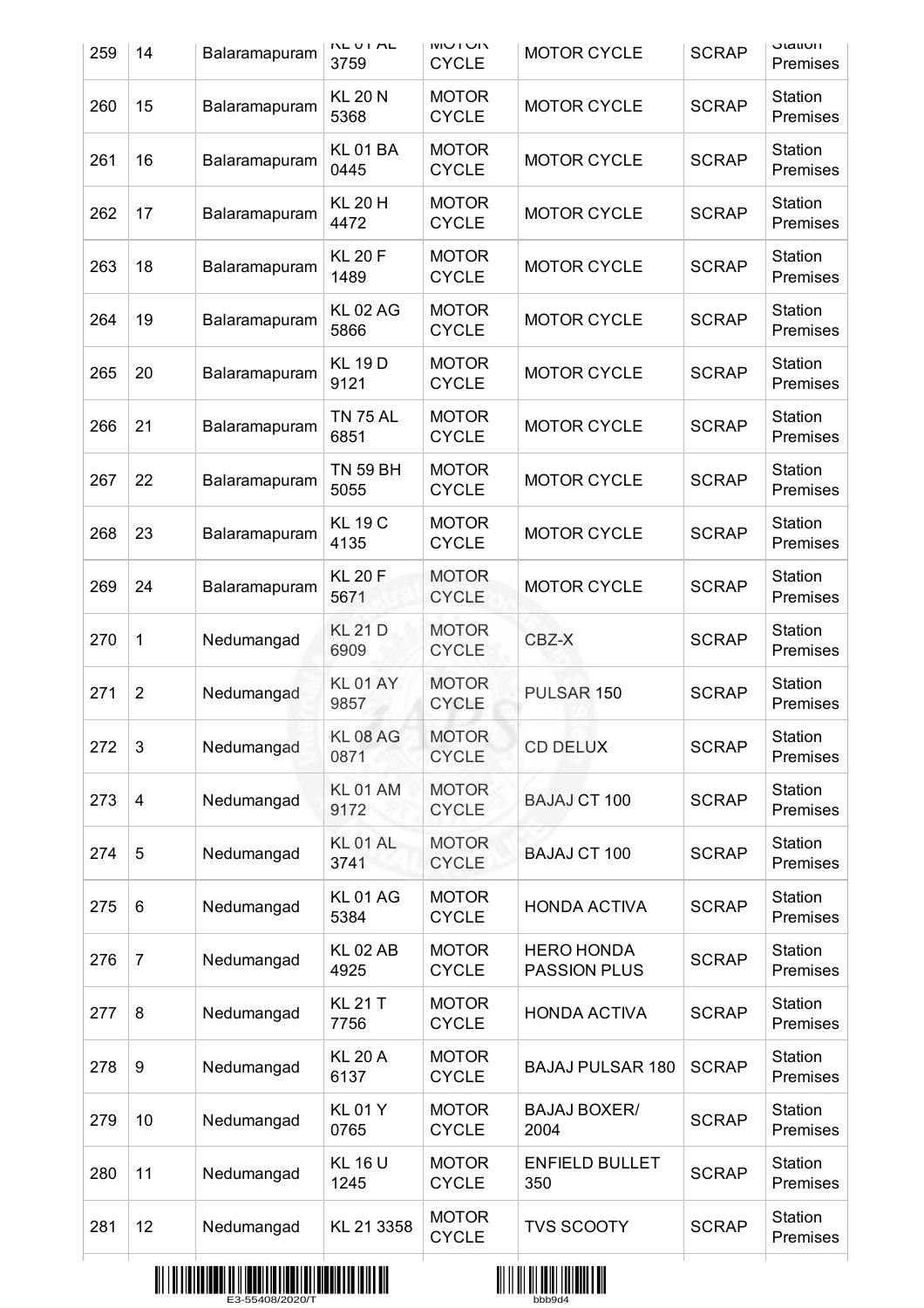| 282 | 13              | Nedumangad | <b>KL 01 AN</b><br>0369 | <b>MOTOR</b><br><b>CYCLE</b>        | <b>BAJAJ DISCOVER</b>                 | <b>SCRAP</b> | Station<br>Premises |
|-----|-----------------|------------|-------------------------|-------------------------------------|---------------------------------------|--------------|---------------------|
| 283 | 14              | Nedumangad | <b>KL 16 C</b><br>1211  | <b>MOTOR</b><br><b>CYCLE</b>        | <b>TVS VICTOR</b>                     | <b>SCRAP</b> | Station<br>Premises |
| 284 | 15              | Nedumangad | <b>KL 21 E</b><br>4262  | <b>MOTOR</b><br><b>CYCLE</b>        | <b>BAJAJ DISCOVER</b>                 | <b>SCRAP</b> | Station<br>Premises |
| 285 | 16              | Nedumangad | <b>KL01 AF</b><br>8971  | <b>MOTOR</b><br><b>CYCLE</b>        | YAMAHA LIBERO                         | <b>SCRAP</b> | Station<br>Premises |
| 286 | 17              | Nedumangad | <b>KL01 AF</b><br>5783  | <b>MOTOR</b><br><b>CYCLE</b>        | <b>BAJAJ BOXER</b>                    | <b>SCRAP</b> | Station<br>Premises |
| 287 | $\mathbf{1}$    | Kilimanoor | <b>KL 16 A</b><br>8331  | 3<br><b>WHEELER</b><br><b>GOODS</b> | PIAGGIO APE                           | <b>SCRAP</b> | Station<br>Premises |
| 288 | $\overline{2}$  | Kilimanoor | <b>HR 26 P</b><br>1017  | <b>MOTOR</b><br>CAR                 | <b>MARUTI SUZUKI</b><br><b>OMNI</b>   | <b>SCRAP</b> | Station<br>Premises |
| 289 | 3               | Kilimanoor | <b>KL 02 K</b><br>3941  | <b>MOTOR</b><br>CAR                 | <b>FIAT UNO</b>                       | <b>SCRAP</b> | Station<br>Premises |
| 290 | 4               | Kilimanoor | <b>KL 16 F</b><br>2417  | <b>AUTO</b>                         | PIAGGIO APE                           | <b>SCRAP</b> | Station<br>Premises |
| 291 | 5               | Kilimanoor | <b>UNKNOWN</b>          | 3<br><b>WHEELER</b><br><b>GOODS</b> | PIAGGIO APE                           | <b>SCRAP</b> | Station<br>Premises |
| 292 | $6\phantom{1}6$ | Kilimanoor | <b>KL01L</b><br>1233    | <b>MOTOR</b><br><b>CAR</b>          | <b>MARUTI UDYOG</b><br><b>LTD</b>     | <b>SCRAP</b> | Station<br>Premises |
| 293 | $\overline{7}$  | Kilimanoor | <b>KL04J</b><br>0297    | <b>MOTOR</b><br>CAR                 | <b>TATA INDICA</b>                    | <b>SCRAP</b> | Station<br>Premises |
| 294 | 8               | Kilimanoor | <b>KL 16 A</b><br>8939  | GOODS 3<br><b>WHEELER</b>           | <b>MAHINDRA</b><br><b>CHAMPION</b>    | <b>SCRAP</b> | Station<br>Premises |
| 295 | 9               | Kilimanoor | <b>KL 24 D</b><br>5791  | <b>AUTO</b>                         | PIAGGIO APE                           | <b>SCRAP</b> | Station<br>Premises |
| 296 | 10              | Kilimanoor | <b>KL 16 E</b><br>1489  | <b>AUTO</b>                         | PIAGGIO APE                           | <b>SCRAP</b> | Station<br>Premises |
| 297 | 11              | Kilimanoor | <b>UNKNOWN</b>          | <b>AUTO</b>                         | <b>AUTO RICKSHAW</b>                  | <b>SCRAP</b> | Station<br>Premises |
| 298 | 12              | Kilimanoor | <b>KL 16 F</b><br>8252  | <b>AUTO</b>                         | <b>AUTO RICKSHAW</b>                  | <b>SCRAP</b> | Station<br>Premises |
| 299 | 13              | Kilimanoor | <b>KL 16 F</b><br>0096  | <b>MOTOR</b><br><b>CAR</b>          | <b>MARUTI SUZUKI A</b><br><b>STAR</b> | <b>SCRAP</b> | Station<br>Premises |

Dr Divya V Gopinath IPS

District Police Chief